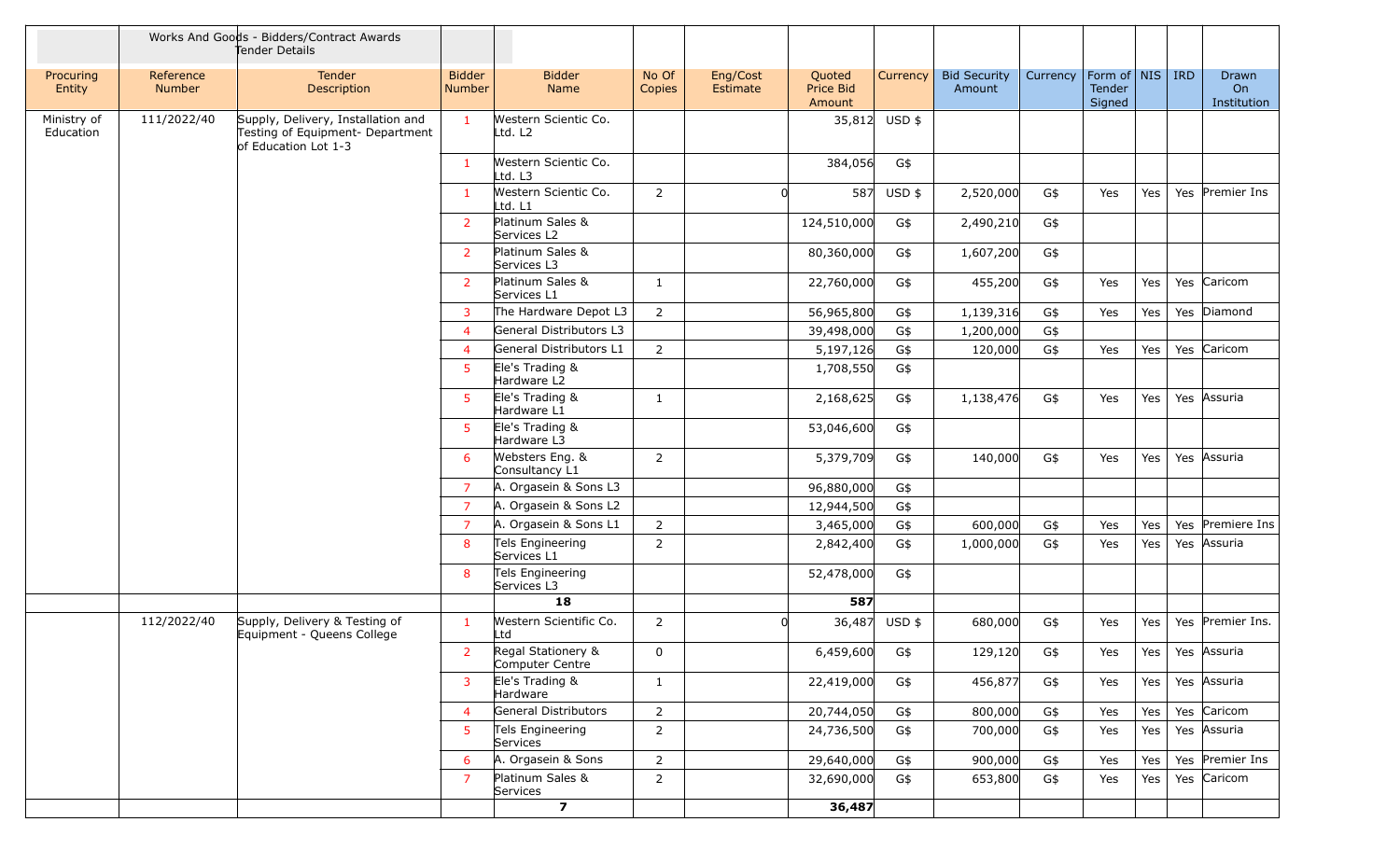|                                 |                            | Works And Goods - Bidders/Contract Awards<br>Tender Details                       |                                |                                                     |                 |                      |                               |          |                               |             |                                     |             |             |                                            |
|---------------------------------|----------------------------|-----------------------------------------------------------------------------------|--------------------------------|-----------------------------------------------------|-----------------|----------------------|-------------------------------|----------|-------------------------------|-------------|-------------------------------------|-------------|-------------|--------------------------------------------|
| Procuring<br>Entity             | Reference<br><b>Number</b> | Tender<br>Description                                                             | <b>Bidder</b><br><b>Number</b> | <b>Bidder</b><br>Name                               | No Of<br>Copies | Eng/Cost<br>Estimate | Quoted<br>Price Bid<br>Amount | Currency | <b>Bid Security</b><br>Amount | Currency    | Form of   NIS  <br>Tender<br>Signed |             | <b>IRD</b>  | Drawn<br>On<br>Institution                 |
| Office of the<br>Prime Minister | 22/2022/02 Fin             | Supervision Services for the<br>Construction of Multipurpose<br>Building and Bond | -1                             | Engineering & Mang.<br>Consul. Inc                  | $\overline{2}$  |                      | 21,620,000                    | G\$      |                               | $\mathbf 0$ | Yes                                 | $\mathbf 0$ | $\mathbf 0$ | $\Omega$                                   |
|                                 |                            |                                                                                   | $\overline{2}$                 | <b>E&amp;A Consultants Inc</b>                      | 2               |                      | 44,846,000                    | G\$      |                               |             | Yes                                 |             |             |                                            |
|                                 |                            |                                                                                   | $\mathbf{3}$                   | CB & Associates Inc                                 | $\overline{2}$  |                      | 22,800,000                    | G\$      |                               |             | Yes                                 |             |             |                                            |
|                                 |                            |                                                                                   | $\overline{4}$                 | Sizwe Jackson<br>Consultancy Ser. Inc.              | $\overline{2}$  |                      | 11,383,200                    | G\$      |                               |             | Yes                                 |             |             |                                            |
|                                 |                            |                                                                                   | 5 <sup>5</sup>                 | AMR Engineers &<br>General Services                 | 1               |                      | 13,200,000                    | G\$      |                               |             | Yes                                 |             |             |                                            |
|                                 |                            |                                                                                   | 6                              | Innovative Eng. Consul.<br>Ser.                     | 2               |                      | 9,100,000                     | G\$      |                               |             | Yes                                 |             |             |                                            |
|                                 |                            |                                                                                   |                                | 6                                                   |                 |                      | 9,100,000                     |          |                               |             |                                     |             |             |                                            |
| Bureau of<br><b>Statistics</b>  | 47/2022/03<br>Retender     | Procure the Service of a Public<br>Relation Firm                                  | $\mathbf{1}$                   | Tagman Media Inc                                    | 2               | <sup>0</sup>         | 59,995,920                    | G\$      |                               | 0           | Yes                                 | No          | $No$ 0      |                                            |
|                                 |                            |                                                                                   | $\overline{2}$                 | Stratcomm GT                                        | $\overline{2}$  |                      | 59,983,980                    | G\$      |                               |             | Yes                                 | Yes         | Yes         |                                            |
|                                 |                            |                                                                                   | 3                              | <b>DERCEPTION INC</b>                               | 2               |                      | 65,615,550                    | G\$      |                               |             | Yes                                 | Yes         | Yes         |                                            |
|                                 |                            |                                                                                   |                                | $\mathbf{3}$                                        |                 |                      | 59,983,980                    |          |                               |             |                                     |             |             |                                            |
| Ministry of<br>Education        | 47/2022/40 Ret             | Supply and Delivery of Digital<br>Antenna Systems- NCERD                          | $\mathbf{1}$                   | PBS Technologies Guy.<br>Inc.                       | $\overline{2}$  |                      | 27,258,489                    | G\$      | 545,170                       | G\$         | Yes                                 | Yes         |             | Yes Nafico                                 |
|                                 |                            |                                                                                   | $\overline{2}$                 | Tele Communications<br>System Dev.                  | 1               |                      | 15,085,278                    | G\$      | 338,000                       | G\$         | Yes                                 | Yes         |             | Yes Dem. Bank.                             |
|                                 |                            |                                                                                   |                                | $\overline{2}$                                      |                 |                      | 15,085,278                    |          |                               |             |                                     |             |             |                                            |
| National Parks<br>Commission    | 75/2022/01                 | Construction of Botanical Gardens<br>Administrative Building                      | $\mathbf{1}$                   | Arjune Const Inc.                                   | 1               | 29,957,367           | 35,050,598                    | G\$      | 701,011                       | G\$         | Yes                                 | Yes         |             | Yes Assuria                                |
|                                 |                            |                                                                                   | $\overline{2}$                 | Green Plains Enterprise                             | $\overline{2}$  |                      | 28,567,220                    | G\$      | 571,344                       | G\$         | Yes                                 | Yes         | Yes         | Caricom                                    |
|                                 |                            |                                                                                   | $\mathbf{3}$                   | AP Building<br>Construction                         | 1               |                      | 28,428,208                    | G\$      | 568,564                       | G\$         | Yes                                 | Yes         |             | Yes Caricom                                |
|                                 |                            |                                                                                   | $\overline{4}$                 | Vas Global                                          | $\mathbf{1}$    |                      | 22,971,135                    | G\$      | 600,000                       | G\$         | Yes                                 | Yes         |             | Yes Premier Ins                            |
|                                 |                            |                                                                                   | -5                             | Ray Paris Associates<br>Civil Eng. & Land<br>Survey | 1               |                      | 43,515,260                    | G\$      |                               | G\$         | Yes                                 | Yes         |             | Yes No Bid Sec.<br>Letter from<br>NIS.     |
|                                 |                            |                                                                                   | 6                              | Satesh Narine                                       | $\mathbf{1}$    |                      | 29,273,915                    | G\$      | 585,478                       | G\$         | Yes                                 | Yes         | Yes         | Assuria                                    |
|                                 |                            |                                                                                   | 7                              | Singh & Son<br>Construction                         | $\overline{2}$  |                      | 34,926,100                    | G\$      | 698,522                       | G\$         | Yes                                 | Yes         |             | Yes Assuria                                |
|                                 |                            |                                                                                   | 8                              | Fides Guyana Inc                                    | $\overline{2}$  |                      | 50,550,313                    | G\$      | 940,000                       | G\$         | Yes                                 | Yes         |             | Yes Bid Sec from<br>Kallco (Prem.<br>Ins.) |
|                                 |                            |                                                                                   | 9                              | NK Enterprise Inc                                   | $\mathbf{1}$    |                      | 32,701,515                    | G\$      | 654,030                       | G\$         | Yes                                 | Yes         |             | Yes Caricom                                |
|                                 |                            |                                                                                   | 10                             | J&A Lumberyard &<br>Contracting Ser.                | $\overline{2}$  |                      | 26,312,880                    | G\$      | 526,258                       | G\$         | Yes                                 | Yes         |             | Yes Assuria                                |
|                                 |                            |                                                                                   | 11                             | JPM Gen. Const. & Eng.<br>Services                  | $\overline{2}$  |                      | 27,006,270                    | G\$      | 580,000                       | G\$         | Yes                                 | Yes         |             | Yes Caricom                                |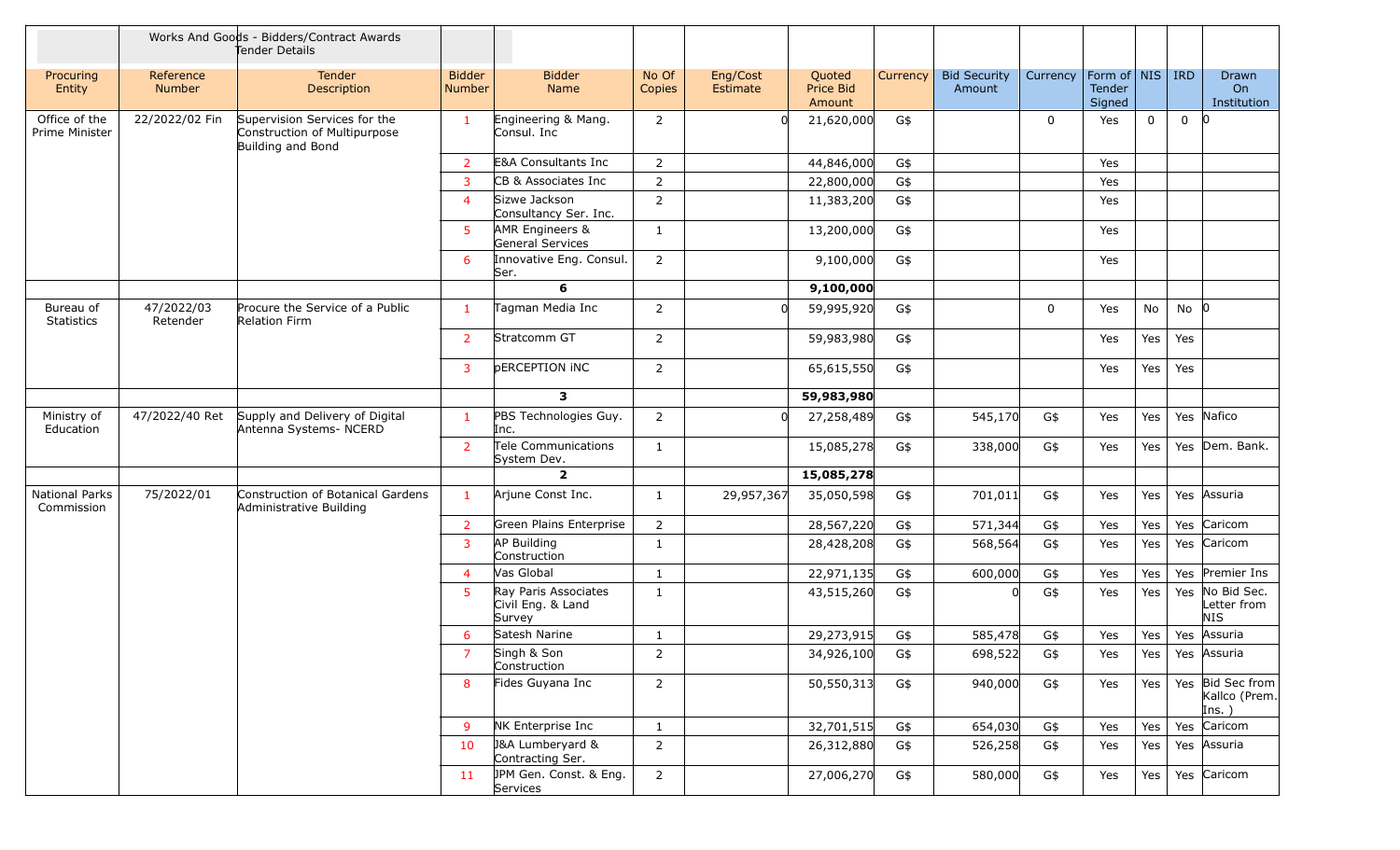|                                      |                     | Works And Goods - Bidders/Contract Awards<br>Tender Details                                                                                                                                                                                                                      |                                |                                         |                 |                      |                               |          |                               |             |                                                 |     |            |                            |
|--------------------------------------|---------------------|----------------------------------------------------------------------------------------------------------------------------------------------------------------------------------------------------------------------------------------------------------------------------------|--------------------------------|-----------------------------------------|-----------------|----------------------|-------------------------------|----------|-------------------------------|-------------|-------------------------------------------------|-----|------------|----------------------------|
| Procuring<br>Entity                  | Reference<br>Number | Tender<br>Description                                                                                                                                                                                                                                                            | <b>Bidder</b><br><b>Number</b> | <b>Bidder</b><br>Name                   | No Of<br>Copies | Eng/Cost<br>Estimate | Quoted<br>Price Bid<br>Amount | Currency | <b>Bid Security</b><br>Amount | Currency    | Form of $\vert$ NIS $\vert$<br>Tender<br>Signed |     | <b>IRD</b> | Drawn<br>On<br>Institution |
|                                      | 75/2022/01          |                                                                                                                                                                                                                                                                                  | 12                             | DR Engineering                          | $\mathbf{1}$    |                      | 27,670,520                    | G\$      | 550,000                       | G\$         | Yes                                             | Yes | Yes        | Nafico                     |
|                                      |                     |                                                                                                                                                                                                                                                                                  |                                | 12                                      |                 |                      | 22,971,135                    |          |                               |             |                                                 |     |            |                            |
| <b>Protected Areas</b><br>Commission | 76/2022/01          | Construction of Security and<br>Operation Building                                                                                                                                                                                                                               | $\mathbf{1}$                   | Perba Trading &<br>Construction         | 2               | 10,139,256           | 9,300,653                     | G\$      |                               | $\mathbf 0$ | Yes                                             | Yes |            | Yes BSDP C/S               |
|                                      |                     |                                                                                                                                                                                                                                                                                  | $\overline{2}$                 | NK Enterprise                           | 1               |                      | 11,393,622                    | G\$      |                               |             | Yes                                             | Yes |            | Yes BSDP C/S               |
|                                      |                     |                                                                                                                                                                                                                                                                                  | $\overline{3}$                 | <b>AKP Contracting</b>                  | 1               |                      | 10,489,554                    | G\$      |                               |             | Yes                                             | Yes |            | Yes BSDP C/S               |
|                                      |                     |                                                                                                                                                                                                                                                                                  | $\overline{4}$                 | Satesh Narine                           | 2               |                      | 10,960,542                    | G\$      |                               |             | Yes                                             | Yes |            | Yes BSDP C/S               |
|                                      |                     |                                                                                                                                                                                                                                                                                  | 5                              | <b>BM Property</b><br>Investments Inc   | $\mathbf{1}$    |                      | 14,094,960                    | G\$      |                               |             | Yes                                             | Yes |            | Yes BSDP C/S               |
|                                      |                     |                                                                                                                                                                                                                                                                                  | 6                              | T&A Lumberyard &<br>Contracting         | $\mathbf{1}$    |                      | 9,602,496                     | G\$      |                               |             | Yes                                             | Yes |            | Yes BSDP C/S               |
|                                      |                     |                                                                                                                                                                                                                                                                                  | $\overline{7}$                 | Andrect Engineering &<br>Construction   | $\mathbf{1}$    |                      | 9,307,494                     | G\$      |                               |             | Yes                                             | Yes |            | Yes BSDP C/S               |
|                                      |                     |                                                                                                                                                                                                                                                                                  | 8                              | JPM General Const. &<br>Eng. Ser.       | 1               |                      | 9,991,188                     | G\$      |                               |             | Yes                                             | Yes |            | Yes BSDP C/S               |
|                                      |                     |                                                                                                                                                                                                                                                                                  | 9                              | Green Plans Enterprise                  | $\overline{2}$  |                      | 11,507,724                    | G\$      |                               |             | Yes                                             | Yes |            | Yes BSDP C/S               |
|                                      |                     |                                                                                                                                                                                                                                                                                  | 10                             | TBL REng. & Gen.<br>Const. Inc.         | 1               |                      | 9,639,702                     | G\$      |                               |             | Yes                                             | Yes |            | Yes BSDP C/S               |
|                                      |                     |                                                                                                                                                                                                                                                                                  | 11                             | Arjune Construction Inc                 | $\mathbf{1}$    |                      | 10,759,284                    | G\$      |                               |             | Yes                                             | Yes |            | Yes BSDP C/S               |
|                                      |                     |                                                                                                                                                                                                                                                                                  | 12                             | Vas Global                              | $\mathbf{1}$    |                      | 9,317,808                     | G\$      |                               |             | Yes                                             | Yes |            | Yes BSDP C/S               |
|                                      |                     |                                                                                                                                                                                                                                                                                  | 13                             | Gryphon Engineering<br>Inc              | $\mathbf{1}$    |                      | 9,991,674                     | G\$      |                               |             | Yes                                             | Yes |            | Yes BSDP C/S               |
|                                      |                     |                                                                                                                                                                                                                                                                                  | 14                             | W. Rasheed Service                      | $\mathbf{1}$    |                      | 9,505,566                     | G\$      |                               |             | Yes                                             | Yes |            | Yes BSDP C/S               |
|                                      |                     |                                                                                                                                                                                                                                                                                  |                                | 14                                      |                 |                      | 9,300,653                     |          |                               |             |                                                 |     |            |                            |
| Ministry of<br>Public Works          | 92/2022/31          | Lot 200:<br>Construction/Rehabilitation of<br>Moblissa Main Road, Moblissa,<br>Region 10, Lot 201:<br>Construction/Rehabilitation of Block<br>22 Main Access Road, Phase 2,<br>Wisroc, Region 10, Lot 202:<br>Construction/Rehabilitation of<br>Bonus Street, Amelia's Ward, Reg | 1                              | R&B Investment Ins.<br>L <sub>222</sub> |                 |                      | 59,281,320                    | G\$      | 690,000                       | G\$         |                                                 |     |            |                            |
|                                      |                     |                                                                                                                                                                                                                                                                                  | $\mathbf{1}$                   | R&B Investment Ins.<br>L220             |                 |                      | 29,557,500                    | G\$      | 345,000                       | G\$         |                                                 |     |            |                            |
|                                      |                     |                                                                                                                                                                                                                                                                                  | 1                              | R&B Investment Ins.<br>L219             |                 |                      | 33,577,845                    | G\$      | 390,000                       | G\$         |                                                 |     |            |                            |
|                                      |                     |                                                                                                                                                                                                                                                                                  | $\mathbf{1}$                   | R&B Investment Ins.<br>L217             |                 |                      | 25,365,600                    | G\$      | 285,000                       | G\$         |                                                 |     |            |                            |
|                                      |                     |                                                                                                                                                                                                                                                                                  | $\mathbf{1}$                   | R&B Investment Ins.<br>L218             |                 |                      | 16,639,600                    | G\$      | 240,000                       | G\$         |                                                 |     |            |                            |
|                                      |                     |                                                                                                                                                                                                                                                                                  | $\mathbf{1}$                   | R&B Investment Ins.<br>L213             |                 |                      | 34,830,600                    | G\$      | 405,000                       | G\$         |                                                 |     |            |                            |
|                                      |                     |                                                                                                                                                                                                                                                                                  | $\mathbf{1}$                   | R&B Investment Ins.<br>L <sub>209</sub> |                 |                      | 31,669,313                    | G\$      | 360,000                       | G\$         |                                                 |     |            |                            |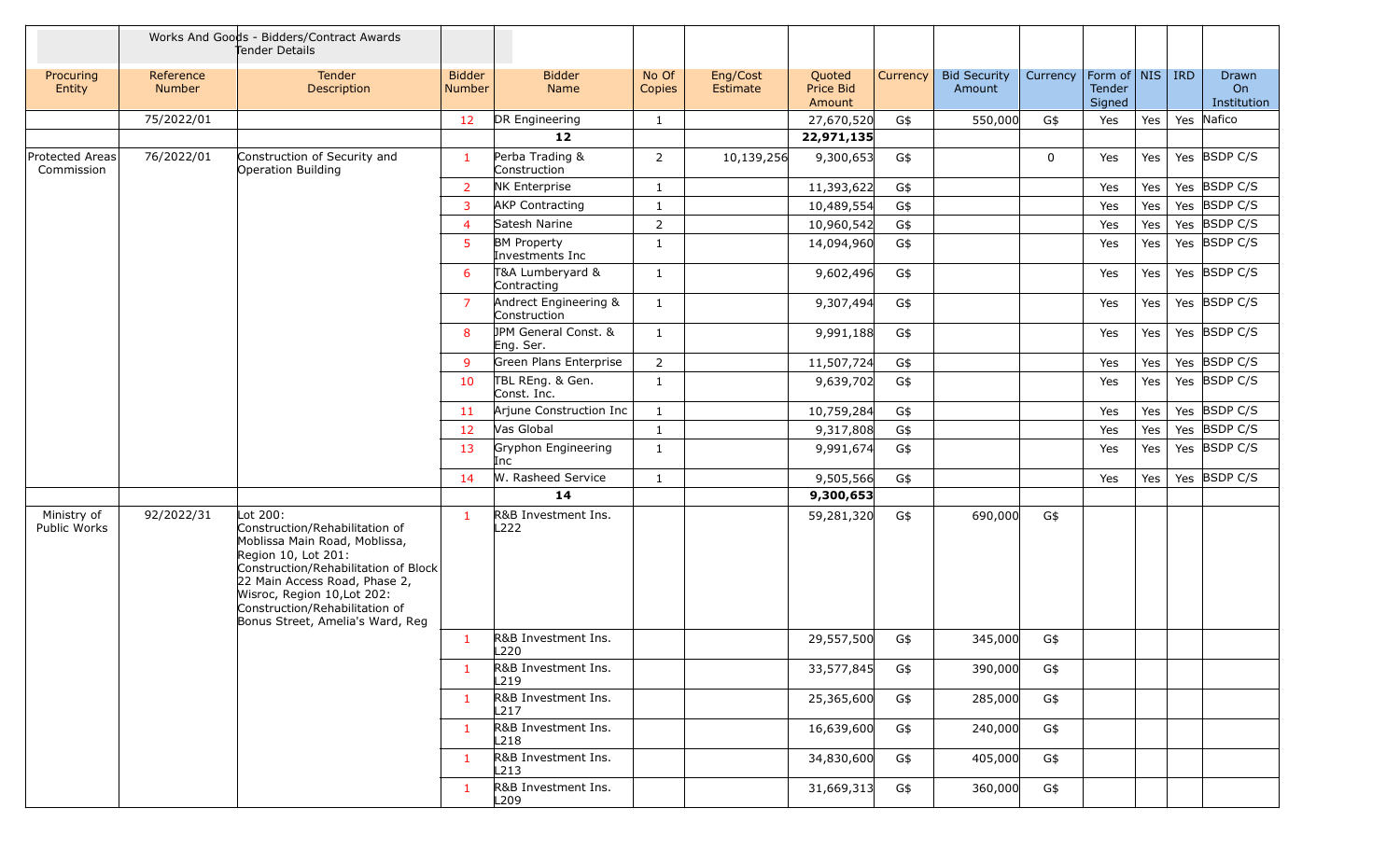|                     |                     | Works And Goods - Bidders/Contract Awards<br>Tender Details |                                |                                                 |                 |                      |                               |          |                               |                                |                  |     |                            |
|---------------------|---------------------|-------------------------------------------------------------|--------------------------------|-------------------------------------------------|-----------------|----------------------|-------------------------------|----------|-------------------------------|--------------------------------|------------------|-----|----------------------------|
| Procuring<br>Entity | Reference<br>Number | <b>Tender</b><br>Description                                | <b>Bidder</b><br><b>Number</b> | <b>Bidder</b><br>Name                           | No Of<br>Copies | Eng/Cost<br>Estimate | Quoted<br>Price Bid<br>Amount | Currency | <b>Bid Security</b><br>Amount | Currency   Form of   NIS   IRD | Tender<br>Signed |     | Drawn<br>On<br>Institution |
|                     | 92/2022/31          |                                                             | 1                              | R&B Investment Ins.<br>L210                     |                 |                      | 18,640,000                    | G\$      | 225,000                       | G\$                            |                  |     |                            |
|                     |                     |                                                             | $\mathbf{1}$                   | R&B Investment Ins.<br>L <sub>202</sub>         |                 |                      | 65,492,280                    | G\$      | 750,000                       | G\$                            |                  |     |                            |
|                     |                     |                                                             | $\mathbf{1}$                   | R&B Investment Ins.<br>L216                     |                 |                      | 56,932,995                    | G\$      | 660,000                       | G\$                            |                  |     |                            |
|                     |                     |                                                             | $\mathbf{1}$                   | R&B Investment Ins.<br>L201                     | $\overline{2}$  |                      | 37,915,080                    | G\$      | 420,000                       | G\$                            | Yes              | Yes | Yes Assuria                |
|                     |                     |                                                             | $\mathbf{1}$                   | R&B Investment Ins.<br>L <sub>207</sub>         |                 |                      | 33,525,345                    | G\$      | 390,000                       | G\$                            |                  |     |                            |
|                     |                     |                                                             | 1                              | R&B Investment Ins.<br>L211                     |                 |                      | 27,483,300                    | G\$      | 315,000                       | G\$                            |                  |     |                            |
|                     |                     |                                                             | $\mathbf{1}$                   | R&B Investment Ins.<br>L204                     |                 |                      | 72,845,535                    | G\$      | 840,000                       | G\$                            |                  |     |                            |
|                     |                     |                                                             | 1                              | R&B Investment Ins.<br>L212                     |                 |                      | 33,114,300                    | G\$      | 375,000                       | G\$                            |                  |     |                            |
|                     |                     |                                                             | $\overline{2}$                 | Associated Construction<br>Services L201        |                 |                      | 33,137,328                    | G\$      | 420,000                       | G\$                            |                  |     |                            |
|                     |                     |                                                             | $\overline{2}$                 | Associated Construction<br>Services L200        | $\overline{2}$  |                      | 49,621,320                    | G\$      | 1,905,000                     | G\$                            | Yes              | Yes | Yes Caricom                |
|                     |                     |                                                             | $\overline{2}$                 | Associated Construction<br>Services L203        |                 |                      | 18,495,140                    | G\$      | 240,000                       | G\$                            |                  |     |                            |
|                     |                     |                                                             | $\overline{2}$                 | Associated Construction<br>Services L221        |                 |                      | 14,021,640                    | G\$      |                               |                                |                  |     |                            |
|                     |                     |                                                             | $\overline{2}$                 | Associated Construction<br>Services L223        |                 |                      | 181,710,270                   | G\$      | 2,475,000                     | G\$                            |                  |     |                            |
|                     |                     |                                                             | $\overline{2}$                 | Associated Construction<br>Services L222        |                 |                      | 48,821,283                    | G\$      | 690,000                       | G\$                            |                  |     |                            |
|                     |                     |                                                             | $\overline{2}$                 | Associated Construction<br>Services L220        | $\Omega$        |                      | 24,899,840                    | G\$      | 345,000                       | G\$                            |                  |     |                            |
|                     |                     |                                                             | $\overline{2}$                 | Associated Construction<br>Services L219        |                 |                      | 27,942,243                    | G\$      | 390,000                       | G\$                            |                  |     |                            |
|                     |                     |                                                             | $\overline{2}$                 | Associated Construction<br>Services L218        |                 |                      | 16,925,700                    | G\$      | 240,000                       | G\$                            |                  |     |                            |
|                     |                     |                                                             | $\overline{2}$                 | <b>Associated Construction</b><br>Services L217 |                 |                      | 20,912,241                    | G\$      | 285,000                       | G\$                            |                  |     |                            |
|                     |                     |                                                             | 2                              | Associated Construction<br>Services L216        |                 |                      | 47,088,447                    | G\$      | 660,000                       | G\$                            |                  |     |                            |
|                     |                     |                                                             | $\overline{2}$                 | Associated Construction<br>Services L215        |                 |                      | 18,470,620                    | G\$      | 255,000                       | G\$                            |                  |     |                            |
|                     |                     |                                                             | 2                              | Associated Construction<br>Services L214        |                 |                      | 10,902,600                    | G\$      |                               |                                |                  |     |                            |
|                     |                     |                                                             | $\overline{2}$                 | Associated Construction<br>Services L213        |                 |                      | 29,231,433                    | G\$      | 405,000                       | G\$                            |                  |     |                            |
|                     |                     |                                                             | $\overline{2}$                 | Associated Construction<br>Services L212        |                 |                      | 27,773,780                    | G\$      | 375,000                       | G\$                            |                  |     |                            |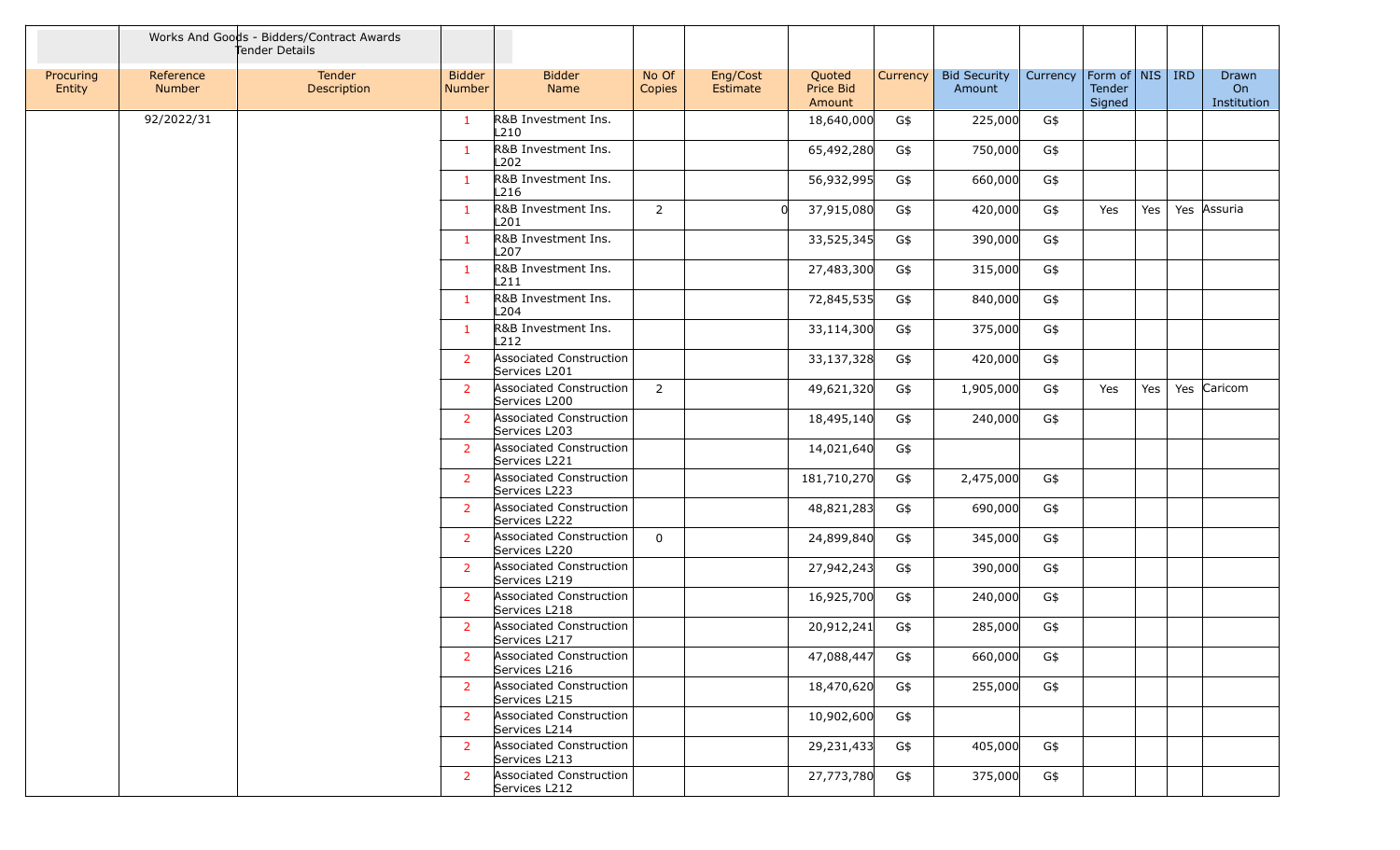|                     |                            | Works And Goods - Bidders/Contract Awards<br>Tender Details |                         |                                              |                 |                      |                               |          |                               |          |                                         |     |                                   |
|---------------------|----------------------------|-------------------------------------------------------------|-------------------------|----------------------------------------------|-----------------|----------------------|-------------------------------|----------|-------------------------------|----------|-----------------------------------------|-----|-----------------------------------|
| Procuring<br>Entity | Reference<br><b>Number</b> | Tender<br>Description                                       | <b>Bidder</b><br>Number | <b>Bidder</b><br>Name                        | No Of<br>Copies | Eng/Cost<br>Estimate | Quoted<br>Price Bid<br>Amount | Currency | <b>Bid Security</b><br>Amount | Currency | Form of   NIS   IRD<br>Tender<br>Signed |     | Drawn<br><b>On</b><br>Institution |
|                     | 92/2022/31                 |                                                             | $\overline{2}$          | Associated Construction<br>Services L211     |                 |                      | 22,873,620                    | G\$      | 315,000                       | G\$      |                                         |     |                                   |
|                     |                            |                                                             | $\overline{2}$          | Associated Construction<br>Services L210     |                 |                      | 16,006,120                    | G\$      | 225,000                       | G\$      |                                         |     |                                   |
|                     |                            |                                                             | $\overline{2}$          | Associated Construction<br>Services L209     |                 |                      | 31,433,808                    | G\$      | 360,000                       | G\$      |                                         |     |                                   |
|                     |                            |                                                             | $\overline{2}$          | Associated Construction<br>Services L208     |                 |                      | 13,128,320                    | G\$      |                               |          |                                         |     |                                   |
|                     |                            |                                                             | 2 <sup>1</sup>          | Associated Construction<br>Services L207     |                 |                      | 27,942,243                    | G\$      | 390,000                       | G\$      |                                         |     |                                   |
|                     |                            |                                                             | 2 <sup>1</sup>          | Associated Construction<br>Services L206     |                 |                      | 10,602,600                    | G\$      |                               |          |                                         |     |                                   |
|                     |                            |                                                             | $\overline{2}$          | Associated Construction<br>Services L205     |                 |                      | 11,842,845                    | G\$      |                               |          |                                         |     |                                   |
|                     |                            |                                                             | $\overline{2}$          | Associated Construction<br>Services L204     |                 |                      | 59,827,236                    | G\$      | 840,000                       | G\$      |                                         |     |                                   |
|                     |                            |                                                             | $\overline{2}$          | Associated Construction<br>Services L202     |                 |                      | 55,245,246                    | G\$      | 750,000                       | G\$      |                                         |     |                                   |
|                     |                            |                                                             | $\overline{3}$          | Mohamed's Excavating<br>Const. Inc. L216     |                 |                      | 45,260,618                    | G\$      | 660,000                       | G\$      |                                         |     |                                   |
|                     |                            |                                                             | $\overline{3}$          | Mohamed's Excavating<br>Const. Inc. L212     |                 |                      | 25,701,300                    | G\$      | 375,000                       | G\$      |                                         |     |                                   |
|                     |                            |                                                             | 3                       | Mohamed's Excavating<br>Const. Inc. L204     |                 |                      | 56,442,750                    | G\$      | 840,000                       | G\$      |                                         |     |                                   |
|                     |                            |                                                             | 3                       | Mohamed's Excavating<br>Const. Inc. L202     |                 |                      | 51,565,133                    | G\$      | 750,000                       | G\$      |                                         |     |                                   |
|                     |                            |                                                             | 3                       | Mohamed's Excavating<br>Const. Inc. L200     | $\overline{2}$  |                      | 126,321,563                   | G\$      | 1,905,000                     | G\$      | Yes                                     | Yes | Yes Caricom                       |
|                     |                            |                                                             | $\mathbf{3}$            | Mohamed's Excavating<br>Const. Inc. L222     |                 |                      | 46,494,840                    | G\$      | 690,000                       | G\$      |                                         |     |                                   |
|                     |                            |                                                             | $\overline{4}$          | O&O Generalk<br>Contracting Services<br>L222 |                 |                      | 44,764,440                    | G\$      | 690,000                       | G\$      |                                         |     |                                   |
|                     |                            |                                                             | $\overline{4}$          | O&O Generalk<br>Contracting Services<br>L220 |                 |                      | 21,680,500                    | G\$      | 345,000                       | G\$      |                                         |     |                                   |
|                     |                            |                                                             | $\overline{4}$          | O&O Generalk<br>Contracting Services<br>L219 |                 |                      | 24,024,525                    | G\$      | 390,000                       | G\$      |                                         |     |                                   |
|                     |                            |                                                             | $\overline{4}$          | O&O Generalk<br>Contracting Services<br>L223 |                 |                      | 161,450,730                   | G\$      | 2,475,000                     | G\$      |                                         |     |                                   |
|                     |                            |                                                             | $\overline{4}$          | O&O Generalk<br>Contracting Services<br>L218 |                 |                      | 14,761,200                    | G\$      | 240,000                       | G\$      |                                         |     |                                   |
|                     |                            |                                                             | $\overline{4}$          | O&O Generalk<br>Contracting Services<br>L217 |                 |                      | 17,333,300                    | G\$      | 288,000                       | G\$      |                                         |     |                                   |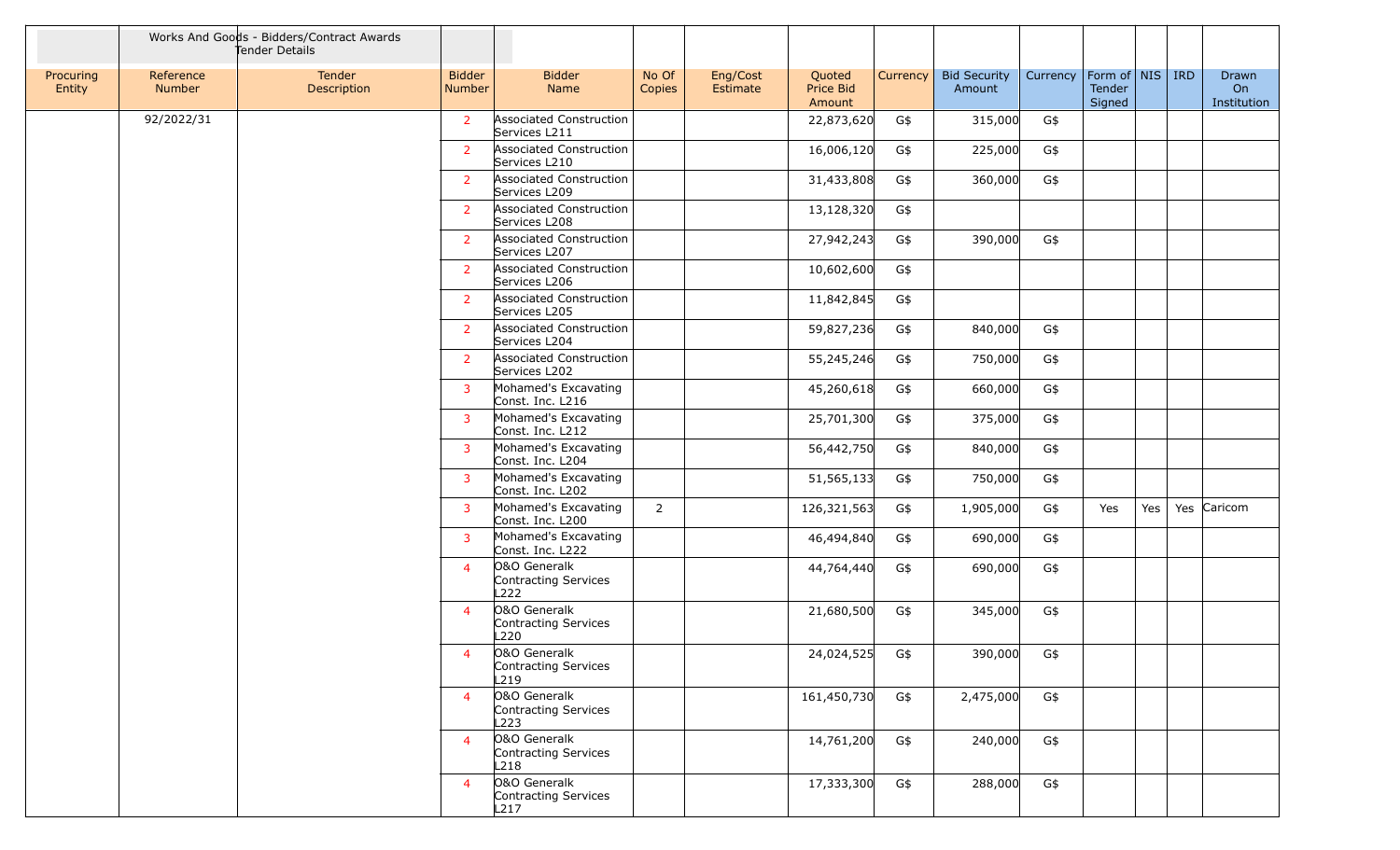|                     |                            | Works And Goods - Bidders/Contract Awards<br>Tender Details |                                |                                                          |                 |                      |                               |          |                               |                                |                  |  |                            |
|---------------------|----------------------------|-------------------------------------------------------------|--------------------------------|----------------------------------------------------------|-----------------|----------------------|-------------------------------|----------|-------------------------------|--------------------------------|------------------|--|----------------------------|
| Procuring<br>Entity | Reference<br><b>Number</b> | Tender<br>Description                                       | <b>Bidder</b><br><b>Number</b> | <b>Bidder</b><br>Name                                    | No Of<br>Copies | Eng/Cost<br>Estimate | Quoted<br>Price Bid<br>Amount | Currency | <b>Bid Security</b><br>Amount | Currency   Form of   NIS   IRD | Tender<br>Signed |  | Drawn<br>On<br>Institution |
|                     | 92/2022/31                 |                                                             | $\overline{4}$                 | O&O Generalk<br>Contracting Services<br>L216             |                 |                      | 41,439,615                    | G\$      | 660,000                       | G\$                            |                  |  |                            |
|                     |                            |                                                             | $\overline{4}$                 | 0&0 Generalk<br>Contracting Services<br>L215             |                 |                      | 15,998,800                    | G\$      | 255,000                       | G\$                            |                  |  |                            |
|                     |                            |                                                             | $\overline{4}$                 | O&O Generalk<br>Contracting Services<br>L214             |                 |                      | 9,876,500                     | G\$      |                               |                                |                  |  |                            |
|                     |                            |                                                             | $\overline{4}$                 | O&O Generalk<br>Contracting Services<br>L213             |                 |                      | 25,569,915                    | G\$      | 405,000                       | G\$                            |                  |  |                            |
|                     |                            |                                                             | $\overline{4}$                 | O&O Generalk<br>Contracting Services<br>L212             |                 |                      | 22,918,200                    | G\$      | 375,000                       | G\$                            |                  |  |                            |
|                     |                            |                                                             | $\overline{4}$                 | O&O Generalk<br>Contracting Services<br>L221             |                 |                      | 11,971,700                    | G\$      |                               |                                |                  |  |                            |
|                     |                            |                                                             | $\overline{4}$                 | 0&0 Generalk<br>Contracting Services<br>L211             |                 |                      | 19,332,400                    | G\$      | 315,000                       | G\$                            |                  |  |                            |
|                     |                            |                                                             | $\overline{4}$                 | O&O Generalk<br>Contracting Services<br>L210             |                 |                      | 13,894,900                    | G\$      | 225,000                       | G\$                            |                  |  |                            |
|                     |                            |                                                             | $\overline{4}$                 | O&O Generalk<br>Contracting Services<br>L <sub>209</sub> |                 |                      | 22,649,340                    | G\$      | 360,000                       | G\$                            |                  |  |                            |
|                     |                            |                                                             | $\overline{4}$                 | O&O Generalk<br>Contracting Services<br>L208             |                 |                      | 10,414,500                    | G\$      |                               |                                |                  |  |                            |
|                     |                            |                                                             | $\overline{4}$                 | O&O Generalk<br>Contracting Services<br>L <sub>207</sub> |                 |                      | 24,992,775                    | G\$      | 390,000                       | G\$                            |                  |  |                            |
|                     |                            |                                                             | $\overline{4}$                 | 0&0 Generalk<br>Contracting Services<br>L206             |                 |                      | 9,938,800                     | G\$      |                               |                                |                  |  |                            |
|                     |                            |                                                             | $\overline{4}$                 | O&O Generalk<br>Contracting Services<br>L205             |                 |                      | 10,493,385                    | G\$      |                               |                                |                  |  |                            |
|                     |                            |                                                             | $\overline{4}$                 | O&O Generalk<br>Contracting Services<br>L204             |                 |                      | 54,126,870                    | G\$      | 840,000                       | G\$                            |                  |  |                            |
|                     |                            |                                                             | $\overline{4}$                 | O&O Generalk<br>Contracting Services<br>L203             |                 |                      | 15,806,900                    | G\$      | 240,000                       | G\$                            |                  |  |                            |
|                     |                            |                                                             | $\overline{4}$                 | O&O Generalk<br>Contracting Services<br>L202             |                 |                      | 46,727,363                    | G\$      | 750,000                       | G\$                            |                  |  |                            |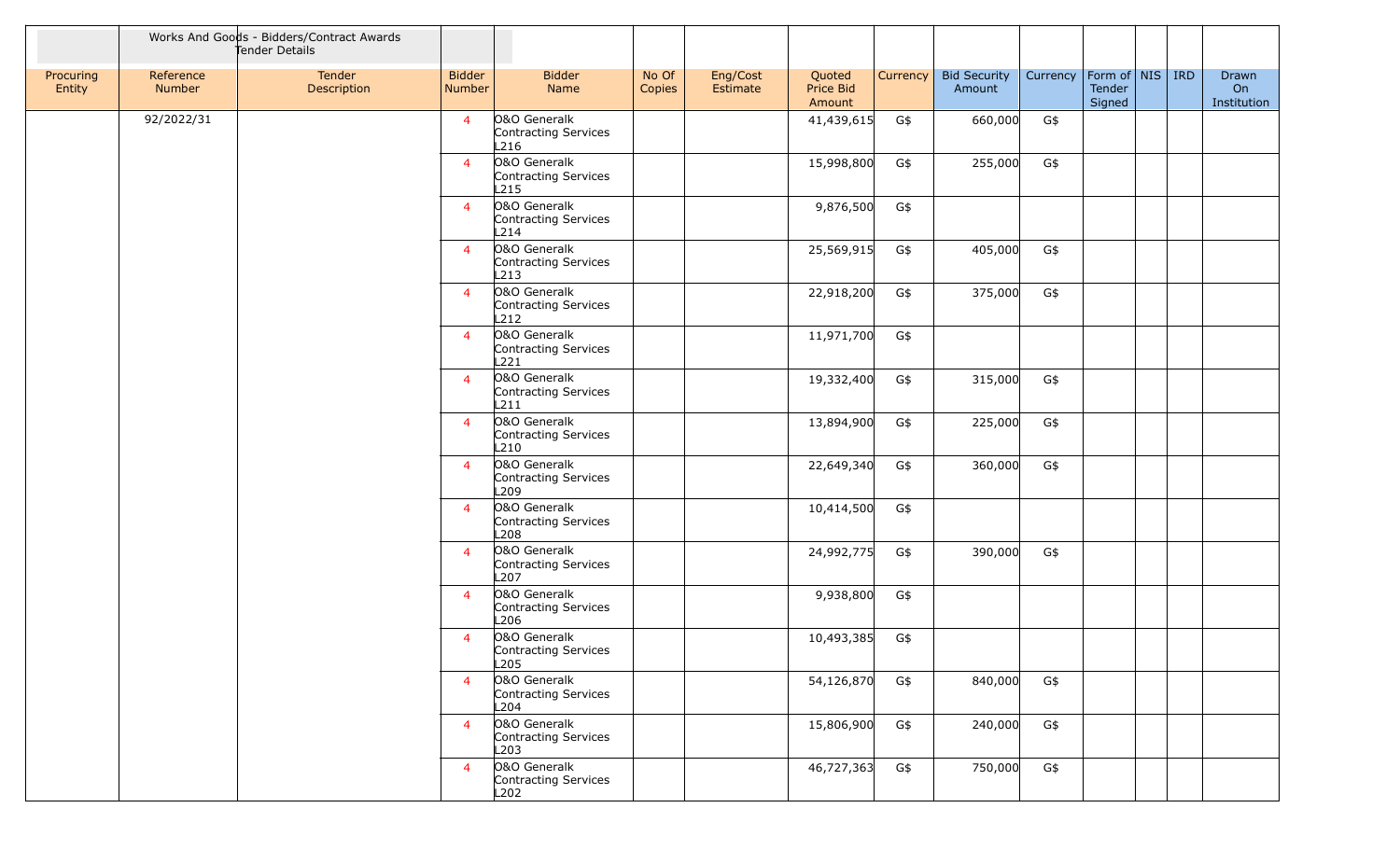|                     |                     | Works And Goods - Bidders/Contract Awards<br>Tender Details |                         |                                              |                 |                      |                               |          |                               |          |                                       |     |                            |
|---------------------|---------------------|-------------------------------------------------------------|-------------------------|----------------------------------------------|-----------------|----------------------|-------------------------------|----------|-------------------------------|----------|---------------------------------------|-----|----------------------------|
| Procuring<br>Entity | Reference<br>Number | Tender<br>Description                                       | <b>Bidder</b><br>Number | <b>Bidder</b><br>Name                        | No Of<br>Copies | Eng/Cost<br>Estimate | Quoted<br>Price Bid<br>Amount | Currency | <b>Bid Security</b><br>Amount | Currency | Form of NIS   IRD<br>Tender<br>Signed |     | Drawn<br>On<br>Institution |
|                     | 92/2022/31          |                                                             | $\overline{4}$          | O&O Generalk<br>Contracting Services<br>L201 |                 |                      | 28,452,672                    | G\$      | 420,000                       | G\$      |                                       |     |                            |
|                     |                     |                                                             | $\overline{4}$          | O&O Generalk<br>Contracting Services<br>L200 | $\overline{2}$  |                      | 119,938,875                   | G\$      | 1,905,000                     | G\$      | Yes                                   | Yes | Yes Caricom                |
|                     |                     |                                                             | 5 <sup>1</sup>          | Fazam Future Builders<br>L211                |                 |                      | 19,083,250                    | G\$      | 315,000                       | G\$      |                                       |     |                            |
|                     |                     |                                                             | 5 <sup>5</sup>          | Fazam Future Builders<br>L210                |                 |                      | 12,637,250                    | G\$      | 225,000                       | G\$      |                                       |     |                            |
|                     |                     |                                                             | 5                       | Fazam Future Builders<br>L <sub>209</sub>    |                 |                      | 25,077,727                    | G\$      | 360,000                       | G\$      |                                       |     |                            |
|                     |                     |                                                             | 5 <sub>5</sub>          | Fazam Future Builders<br>L <sub>208</sub>    |                 |                      | 11,496,250                    | G\$      |                               |          |                                       |     |                            |
|                     |                     |                                                             | $5\phantom{.0}$         | Fazam Future Builders<br>L207                |                 |                      | 24,079,650                    | G\$      | 390,000                       | G\$      |                                       |     |                            |
|                     |                     |                                                             | 5 <sup>1</sup>          | Fazam Future Builders<br>L206                |                 |                      | 14,616,500                    | G\$      |                               |          |                                       |     |                            |
|                     |                     |                                                             | 5 <sup>1</sup>          | Fazam Future Builders<br>L <sub>205</sub>    |                 |                      | 9,336,547                     | G\$      |                               |          |                                       |     |                            |
|                     |                     |                                                             | 5                       | Fazam Future Builders<br>L204                |                 |                      | 61,652,535                    | G\$      | 840,000                       | G\$      |                                       |     |                            |
|                     |                     |                                                             | $5^{\circ}$             | Fazam Future Builders<br>L <sub>203</sub>    |                 |                      | 17,874,500                    | G\$      | 240,000                       | G\$      |                                       |     |                            |
|                     |                     |                                                             | $5\phantom{.0}$         | Fazam Future Builders<br>L202                |                 |                      | 61,199,670                    | G\$      | 750,000                       | G\$      |                                       |     |                            |
|                     |                     |                                                             | 5 <sup>1</sup>          | Fazam Future Builders<br>L201                |                 |                      | 25,927,230                    | G\$      | 420,000                       | G\$      |                                       |     |                            |
|                     |                     |                                                             | 5 <sup>1</sup>          | Fazam Future Builders<br>L <sub>200</sub>    | 2               |                      | 172,234,650                   | G\$      | 1,905,000                     | G\$      | Yes                                   | Yes | Yes Caricom                |
|                     |                     |                                                             | 5                       | Fazam Future Builders<br>L <sub>223</sub>    |                 |                      | 163,979,343                   | G\$      | 2,475,000                     | G\$      |                                       |     |                            |
|                     |                     |                                                             | $5^{\circ}$             | Fazam Future Builders<br>L222                |                 |                      | 39,359,618                    | G\$      | 690,000                       | G\$      |                                       |     |                            |
|                     |                     |                                                             | $5^{\circ}$             | Fazam Future Builders<br>L221                |                 |                      | 10,768,500                    | G\$      |                               |          |                                       |     |                            |
|                     |                     |                                                             | 5                       | Fazam Future Builders<br>L220                |                 |                      | 20,873,750                    | G\$      | 345,000                       | G\$      |                                       |     |                            |
|                     |                     |                                                             | 5                       | Fazam Future Builders<br>L <sub>219</sub>    |                 |                      | 24,215,363                    | G\$      | 390,000                       | G\$      |                                       |     |                            |
|                     |                     |                                                             | 5 <sup>1</sup>          | Fazam Future Builders<br>L218                |                 |                      | 13,463,750                    | G\$      | 240,000                       | G\$      |                                       |     |                            |
|                     |                     |                                                             | $5^{\circ}$             | Fazam Future Builders<br>L217                |                 |                      | 17,956,750                    | G\$      | 285,000                       | G\$      |                                       |     |                            |
|                     |                     |                                                             | 5                       | Fazam Future Builders<br>L216                |                 |                      | 38,510,325                    | G\$      | 660,000                       | G\$      |                                       |     |                            |
|                     |                     |                                                             | 5 <sup>5</sup>          | Fazam Future Builders<br>L215                |                 |                      | 15,562,500                    | G\$      | 255,000                       | G\$      |                                       |     |                            |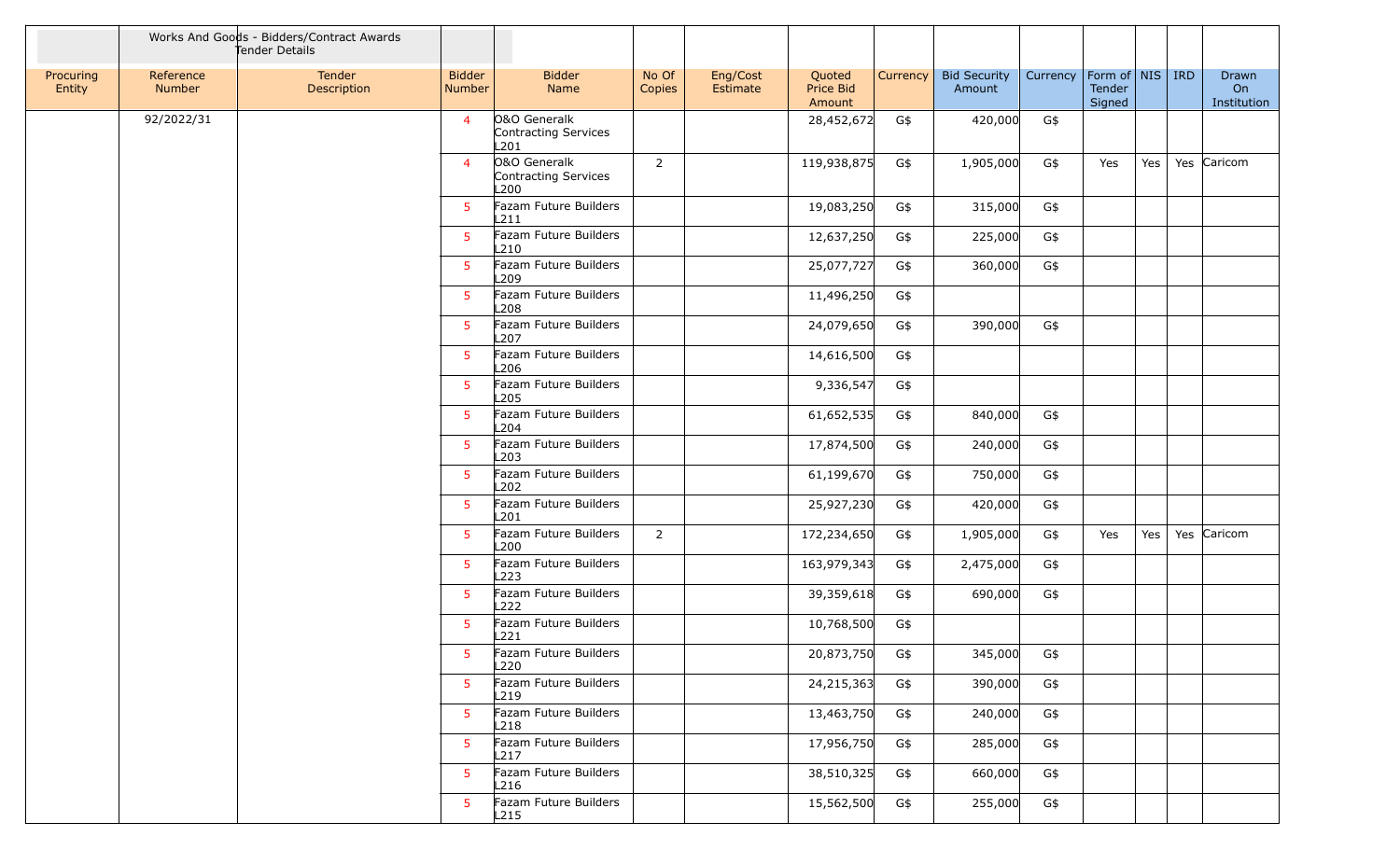|                     |                     | Works And Goods - Bidders/Contract Awards<br>Tender Details |                         |                                        |                 |                      |                               |          |                               |          |                                         |     |                                   |
|---------------------|---------------------|-------------------------------------------------------------|-------------------------|----------------------------------------|-----------------|----------------------|-------------------------------|----------|-------------------------------|----------|-----------------------------------------|-----|-----------------------------------|
| Procuring<br>Entity | Reference<br>Number | Tender<br>Description                                       | <b>Bidder</b><br>Number | <b>Bidder</b><br>Name                  | No Of<br>Copies | Eng/Cost<br>Estimate | Quoted<br>Price Bid<br>Amount | Currency | <b>Bid Security</b><br>Amount | Currency | Form of   NIS   IRD<br>Tender<br>Signed |     | Drawn<br><b>On</b><br>Institution |
|                     | 92/2022/31          |                                                             | 5                       | Fazam Future Builders<br>L214          |                 |                      | 18,904,000                    | G\$      |                               |          |                                         |     |                                   |
|                     |                     |                                                             | $5\phantom{.0}$         | Fazam Future Builders<br>L213          |                 |                      | 26,620,650                    | G\$      | 405,000                       | G\$      |                                         |     |                                   |
|                     |                     |                                                             | 5                       | Fazam Future Builders<br>L212          |                 |                      | 24,635,500                    | G\$      | 375,000                       | G\$      |                                         |     |                                   |
|                     |                     |                                                             | 6                       | B&J Civil Works L223                   |                 |                      | 177,995,139                   | G\$      | 2,475,000                     | G\$      |                                         |     |                                   |
|                     |                     |                                                             | 6                       | B&J Civil Works L216                   |                 |                      | 50,410,857                    | G\$      | 660,000                       | G\$      |                                         |     |                                   |
|                     |                     |                                                             | 6                       | B&J Civil Works L200                   | $\overline{2}$  |                      | 158,157,395                   | G\$      | 1,905,000                     | G\$      | Yes                                     | Yes | Yes Caricom                       |
|                     |                     |                                                             | $\overline{7}$          | Lesa's Construction &<br>Mining L222   |                 |                      | 43,471,155                    | G\$      | 690,000                       | G\$      |                                         |     |                                   |
|                     |                     |                                                             | $\overline{7}$          | Lesa's Construction &<br>Mining L220   |                 |                      | 21,590,200                    | G\$      | 345,000                       | G\$      |                                         |     |                                   |
|                     |                     |                                                             | $\overline{7}$          | Lesa's Construction &<br>Mining L219   |                 |                      | 24,999,450                    | G\$      | 390,000                       | G\$      |                                         |     |                                   |
|                     |                     |                                                             | $\overline{7}$          | Lesa's Construction &<br>Mining L216   |                 |                      | 43,068,690                    | G\$      | 660,000                       | G\$      |                                         |     |                                   |
|                     |                     |                                                             | $\overline{7}$          | Lesa's Construction &<br>Mining L215   |                 |                      |                               |          |                               |          |                                         |     | Cancelled                         |
|                     |                     |                                                             | $\overline{7}$          | Lesa's Construction &<br>Mining L213   |                 |                      | 2,640,125                     | G\$      | 405,000                       | G\$      |                                         |     |                                   |
|                     |                     |                                                             | $\overline{7}$          | Lesa's Construction &<br>Mining L209   |                 |                      | 22,862,490                    | G\$      | 360,000                       | G\$      |                                         |     |                                   |
|                     |                     |                                                             | $\overline{7}$          | Lesa's Construction &<br>Mining L207   |                 |                      | 24,770,235                    | G\$      | 390,000                       | G\$      |                                         |     |                                   |
|                     |                     |                                                             | $\overline{7}$          | Lesa's Construction &<br>Mining L204   |                 |                      | 53,558,820                    | G\$      | 840,000                       | G\$      |                                         |     |                                   |
|                     |                     |                                                             | $\overline{7}$          | Lesa's Construction &<br>Mining L202   |                 |                      | 46,679,850                    | G\$      | 750,000                       | G\$      |                                         |     |                                   |
|                     |                     |                                                             | $\overline{7}$          | Lesa's Construction &<br>Mining L201   | $\overline{2}$  |                      | 28,673,820                    | G\$      | 420,000                       | G\$      | Yes                                     | Yes | Yes Caricom                       |
|                     |                     |                                                             | 8                       | A&E Construction Ser. &<br>Supply L220 | $\overline{2}$  |                      | 19,462,394                    | G\$      | 345,000                       | G\$      | Yes                                     | Yes | Yes Caricom                       |
|                     |                     |                                                             | 9                       | Deodat Sewkumar<br>Charran Const L222  |                 |                      | 45,066,525                    | G\$      | 690,000                       | G\$      |                                         |     |                                   |
|                     |                     |                                                             | 9                       | Deodat Sewkumar<br>Charran Const L219  |                 |                      | 25,175,640                    | G\$      | 390,000                       | G\$      |                                         |     |                                   |
|                     |                     |                                                             | 9                       | Deodat Sewkumar<br>Charran Const L218  |                 |                      | 14,829,900                    | G\$      | 240,000                       | G\$      |                                         |     |                                   |
|                     |                     |                                                             | 9                       | Deodat Sewkumar<br>Charran Const L217  |                 |                      | 18,738,800                    | G\$      | 285,000                       | G\$      |                                         |     |                                   |
|                     |                     |                                                             | 9                       | Deodat Sewkumar<br>Charran Const L216  |                 |                      | 42,284,130                    | G\$      | 660,000                       | G\$      |                                         |     |                                   |
|                     |                     |                                                             | 9                       | Deodat Sewkumar<br>Charran Const L215  |                 |                      | 16,596,900                    | G\$      | 255,000                       | G\$      |                                         |     |                                   |
|                     |                     |                                                             | 9                       | Deodat Sewkumar<br>Charran Const L213  |                 |                      | 26,666,430                    | G\$      | 405,000                       | G\$      |                                         |     |                                   |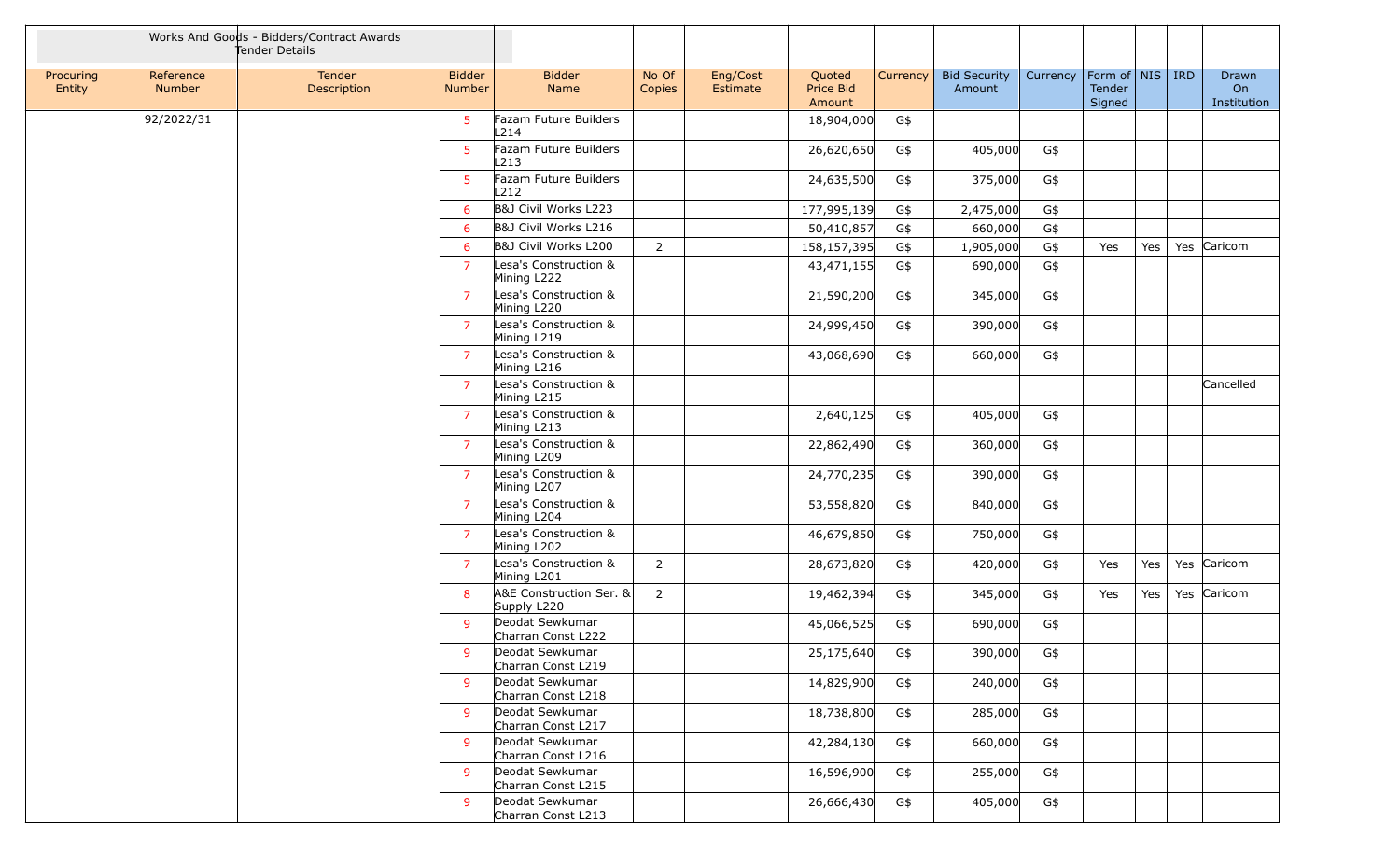|                     |                     | Works And Goods - Bidders/Contract Awards<br>Tender Details |                                |                                          |                 |                      |                               |          |                               |                                |                  |     |                            |
|---------------------|---------------------|-------------------------------------------------------------|--------------------------------|------------------------------------------|-----------------|----------------------|-------------------------------|----------|-------------------------------|--------------------------------|------------------|-----|----------------------------|
| Procuring<br>Entity | Reference<br>Number | Tender<br>Description                                       | <b>Bidder</b><br><b>Number</b> | <b>Bidder</b><br>Name                    | No Of<br>Copies | Eng/Cost<br>Estimate | Quoted<br>Price Bid<br>Amount | Currency | <b>Bid Security</b><br>Amount | Currency   Form of   NIS   IRD | Tender<br>Signed |     | Drawn<br>On<br>Institution |
|                     | 92/2022/31          |                                                             | 9                              | Deodat Sewkumar<br>Charran Const L212    |                 |                      | 24,120,800                    | G\$      | 375,000                       | G\$                            |                  |     |                            |
|                     |                     |                                                             | 9                              | Deodat Sewkumar<br>Charran Const L211    |                 |                      | 20,490,400                    | G\$      | 315,000                       | G\$                            |                  |     |                            |
|                     |                     |                                                             | 9                              | Deodat Sewkumar<br>Charran Const L209    |                 |                      | 24,590,160                    | G\$      | 360,000                       | G\$                            |                  |     |                            |
|                     |                     |                                                             | 9                              | Deodat Sewkumar<br>Charran Const L208    |                 |                      | 11,582,200                    | G\$      | 390,000                       | G\$                            |                  |     |                            |
|                     |                     |                                                             | 9                              | Deodat Sewkumar<br>Charran Const L207    |                 |                      | 23,923,830                    | G\$      | 390,000                       | G\$                            |                  |     |                            |
|                     |                     |                                                             | 9                              | Deodat Sewkumar<br>Charran Const L205    |                 |                      | 10,599,330                    | G\$      |                               |                                |                  |     |                            |
|                     |                     |                                                             | 9                              | Deodat Sewkumar<br>Charran Const L204    |                 |                      | 48,065,167                    | G\$      | 840,000                       | G\$                            |                  |     |                            |
|                     |                     |                                                             | 9                              | Deodat Sewkumar<br>Charran Const L202    |                 |                      | 48,556,620                    | G\$      | 750,000                       | G\$                            |                  |     |                            |
|                     |                     |                                                             | 9                              | Deodat Sewkumar<br>Charran Const L201    | 2               |                      | 28,648,200                    | G\$      | 420,000                       | G\$                            | Yes              | Yes | Yes Diamond                |
|                     |                     |                                                             | 10                             | OG's General Service<br>L223             |                 |                      | 168,979,343                   | G\$      | 2,475,000                     | G\$                            |                  |     |                            |
|                     |                     |                                                             | 10                             | OG's General Service<br>L <sub>222</sub> |                 |                      | 39,359,618                    | G\$      | 690,000                       | G\$                            |                  |     |                            |
|                     |                     |                                                             | 10                             | OG's General Service<br>L221             |                 |                      | 10,768,000                    | G\$      |                               |                                |                  |     |                            |
|                     |                     |                                                             | 10                             | OG's General Service<br>L <sub>220</sub> |                 |                      | 20,873,750                    | G\$      | 345,000                       | G\$                            |                  |     |                            |
|                     |                     |                                                             | 10                             | OG's General Service<br>L <sub>219</sub> |                 |                      | 24,215,363                    | G\$      | 390,000                       | G\$                            |                  |     |                            |
|                     |                     |                                                             | 10                             | OG's General Service<br>L <sub>218</sub> |                 |                      | 13,463,750                    | G\$      | 240,000                       | G\$                            |                  |     |                            |
|                     |                     |                                                             | 10                             | OG's General Service<br>L217             |                 |                      | 17,956,750                    | G\$      | 285,000                       | G\$                            |                  |     |                            |
|                     |                     |                                                             | 10                             | OG's General Service<br>L216             |                 |                      | 3,852,828                     | G\$      | 660,000                       | G\$                            |                  |     |                            |
|                     |                     |                                                             | 10                             | OG's General Service<br>L <sub>215</sub> |                 |                      | 15,562,500                    | G\$      | 255,000                       | G\$                            |                  |     |                            |
|                     |                     |                                                             | 10                             | OG's General Service<br>L214             |                 |                      | 18,904,000                    | G\$      |                               |                                |                  |     |                            |
|                     |                     |                                                             | 10                             | OG's General Service<br>L213             |                 |                      | 26,620,650                    | G\$      | 405,000                       | G\$                            |                  |     |                            |
|                     |                     |                                                             | 10                             | OG's General Service<br>L212             |                 |                      | 24,635,600                    | G\$      | 375,000                       | G\$                            |                  |     |                            |
|                     |                     |                                                             | 10                             | OG's General Service<br>L211             |                 |                      | 19,083,250                    | G\$      | 315,000                       | G\$                            |                  |     |                            |
|                     |                     |                                                             | 10                             | OG's General Service<br>L210             |                 |                      | 12,637,250                    | G\$      | 225,000                       | G\$                            |                  |     |                            |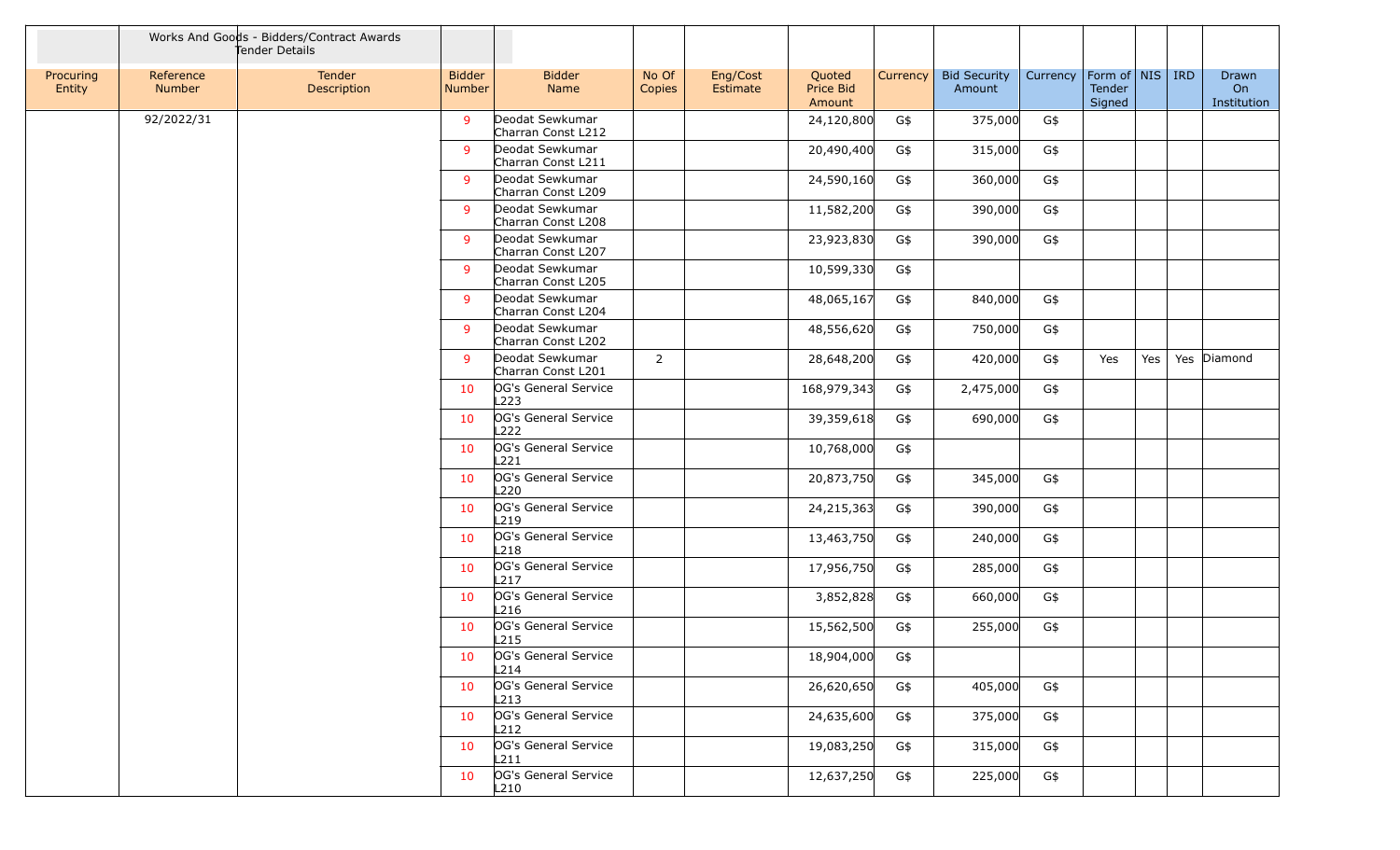|                     |                            | Works And Goods - Bidders/Contract Awards<br>Tender Details |                                |                                                          |                 |                      |                               |          |                               |                 |                                                 |     |                                   |
|---------------------|----------------------------|-------------------------------------------------------------|--------------------------------|----------------------------------------------------------|-----------------|----------------------|-------------------------------|----------|-------------------------------|-----------------|-------------------------------------------------|-----|-----------------------------------|
| Procuring<br>Entity | Reference<br><b>Number</b> | Tender<br>Description                                       | <b>Bidder</b><br><b>Number</b> | <b>Bidder</b><br>Name                                    | No Of<br>Copies | Eng/Cost<br>Estimate | Quoted<br>Price Bid<br>Amount | Currency | <b>Bid Security</b><br>Amount | <b>Currency</b> | $ $ Form of $ $ NIS $ $ IRD<br>Tender<br>Signed |     | <b>Drawn</b><br>On<br>Institution |
|                     | 92/2022/31                 |                                                             | 10                             | OG's General Service<br>L209                             |                 |                      | 25,077,727                    | G\$      | 360,000                       | G\$             |                                                 |     |                                   |
|                     |                            |                                                             | 10                             | OG's General Service<br>L208                             |                 |                      | 11,496,250                    | G\$      |                               |                 |                                                 |     |                                   |
|                     |                            |                                                             | 10                             | OG's General Service<br>L <sub>207</sub>                 |                 |                      | 24,079,650                    | G\$      | 390,000                       | G\$             |                                                 |     |                                   |
|                     |                            |                                                             | 10                             | OG's General Service<br>L <sub>206</sub>                 |                 |                      | 14,616,500                    | G\$      |                               |                 |                                                 |     |                                   |
|                     |                            |                                                             | 10                             | OG's General Service<br>L <sub>205</sub>                 |                 |                      | 9,336,547                     | G\$      |                               |                 |                                                 |     |                                   |
|                     |                            |                                                             | 10                             | OG's General Service<br>L204                             |                 |                      | 61,652,535                    | G\$      | 840,000                       | G\$             |                                                 |     |                                   |
|                     |                            |                                                             | 10                             | OG's General Service<br>L203                             |                 |                      | 17,874,500                    | G\$      | 240,000                       | G\$             |                                                 |     |                                   |
|                     |                            |                                                             | 10                             | OG's General Service<br>L <sub>202</sub>                 |                 |                      | 61,199,670                    | G\$      | 750,000                       | G\$             |                                                 |     |                                   |
|                     |                            |                                                             | 10                             | OG's General Service<br>L201                             |                 |                      | 198,269,400                   | G\$      | 420,000                       | G\$             |                                                 |     |                                   |
|                     |                            |                                                             | 10                             | OG's General Service<br>L200                             | $\overline{2}$  |                      | 156,659,580                   | G\$      | 1,905,000                     | G\$             | Yes                                             | Yes | Yes Caricom                       |
|                     |                            |                                                             | 11                             | Ideal Engineering<br>Services Inc. L223                  |                 |                      | 199,851,351                   | G\$      | 2,475,000                     | G\$             |                                                 |     |                                   |
|                     |                            |                                                             | 11                             | Ideal Engineering<br>Services Inc. L222                  |                 |                      | 60,285,530                    | G\$      | 690,000                       | G\$             |                                                 |     |                                   |
|                     |                            |                                                             | 11                             | Ideal Engineering                                        |                 |                      | 59,426,903                    | G\$      | 660,000                       | G\$             |                                                 |     |                                   |
|                     |                            |                                                             | 11                             | Services Inc. L216<br>Ideal Engineering                  | 2               |                      | 158,608,013                   | G\$      | 1,905,000                     | G\$             | Yes                                             | Yes | Yes Caricom                       |
|                     |                            |                                                             | 12                             | Services Inc. L200<br>K&K Moriss' General                |                 |                      | 48,488,003                    | G\$      | 390,000                       | G\$             |                                                 |     |                                   |
|                     |                            |                                                             |                                | Construction &<br>Mintenance L219                        |                 |                      |                               |          |                               |                 |                                                 |     |                                   |
|                     |                            |                                                             | 12                             | K&K Moriss' General<br>Construction &<br>Mintenance L207 |                 |                      | 39,552,723                    | G\$      | 390,000                       | G\$             |                                                 |     |                                   |
|                     |                            |                                                             | 12                             | K&K Moriss' General<br>Construction &<br>Mintenance L202 | 2               |                      | 72,242,835                    | G\$      | 750,000                       | G\$             | Yes                                             | Yes | Yes Nafico                        |
|                     |                            |                                                             | 13                             | N&A Construction L221                                    |                 |                      | 12,911,220                    | G\$      |                               |                 |                                                 |     |                                   |
|                     |                            |                                                             | 13                             | N&A Construction L220                                    |                 |                      | 22,806,920                    | G\$      | 345,000                       | G\$             |                                                 |     |                                   |
|                     |                            |                                                             | 13                             | N&A Construction L218                                    |                 |                      | 15,685,700                    | G\$      | 240,000                       | G\$             |                                                 |     |                                   |
|                     |                            |                                                             | 13                             | N&A Construction L217                                    |                 |                      | 19,647,340                    | G\$      | 285,000                       | G\$             |                                                 |     |                                   |
|                     |                            |                                                             | 13                             | N&A Construction L215                                    |                 |                      | 16,898,760                    | G\$      | 255,000                       | G\$             |                                                 |     |                                   |
|                     |                            |                                                             | 13                             | N&A Construction L214                                    |                 |                      | 9,466,300                     | G\$      |                               |                 |                                                 |     |                                   |
|                     |                            |                                                             | 13                             | N&A Construction L213                                    |                 |                      | 26,406,534                    | G\$      | 405,000                       | G\$             |                                                 |     |                                   |
|                     |                            |                                                             | 13                             | N&A Construction L212                                    |                 |                      | 24,295,340                    | G\$      | 375,000                       | G\$             |                                                 |     |                                   |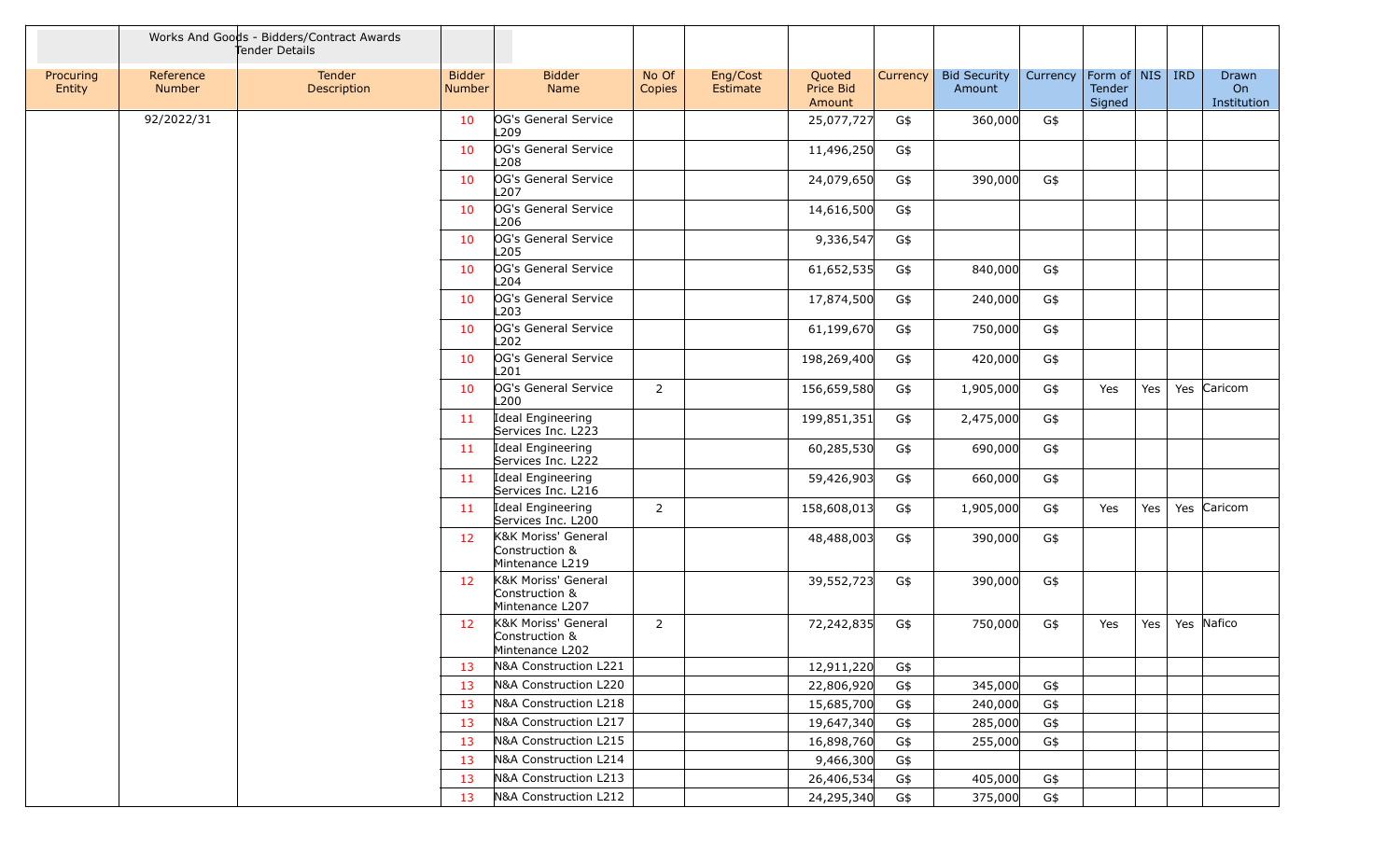|                     |                            | Works And Goods - Bidders/Contract Awards<br>Tender Details |                                |                                              |                 |                                                       |          |                               |                                |                  |     |                            |
|---------------------|----------------------------|-------------------------------------------------------------|--------------------------------|----------------------------------------------|-----------------|-------------------------------------------------------|----------|-------------------------------|--------------------------------|------------------|-----|----------------------------|
| Procuring<br>Entity | Reference<br><b>Number</b> | Tender<br>Description                                       | <b>Bidder</b><br><b>Number</b> | <b>Bidder</b><br>Name                        | No Of<br>Copies | Eng/Cost<br>Quoted<br>Price Bid<br>Estimate<br>Amount | Currency | <b>Bid Security</b><br>Amount | Currency   Form of   NIS   IRD | Tender<br>Signed |     | Drawn<br>On<br>Institution |
|                     | 92/2022/31                 |                                                             | 13                             | N&A Construction L211                        |                 | 20,860,260                                            | G\$      | 315,000                       | G\$                            |                  |     |                            |
|                     |                            |                                                             | 13                             | N&A Construction L210                        |                 | 14,650,060                                            | G\$      | 225,000                       | G\$                            |                  |     |                            |
|                     |                            |                                                             | 13                             | N&A Construction L208                        |                 | 11,704,740                                            | G\$      |                               |                                |                  |     |                            |
|                     |                            |                                                             | 13                             | N&A Construction L209                        |                 | 23,850,120                                            | G\$      | 360,000                       | G\$                            |                  |     |                            |
|                     |                            |                                                             | 13                             | N&A Construction L207                        |                 | 25,285,029                                            | G\$      | 390,000                       | G\$                            |                  |     |                            |
|                     |                            |                                                             | 13                             | N&A Construction L206                        |                 | 9,776,700                                             | G\$      |                               |                                |                  |     |                            |
|                     |                            |                                                             | 13                             | N&A Construction L205                        |                 | 11,273,325                                            | G\$      | n                             |                                |                  |     |                            |
|                     |                            |                                                             | 13                             | N&A Construction L203                        | $\overline{2}$  | 16,924,800                                            | G\$      | 240,000                       | G\$                            | Yes              | Yes | Yes Assuria                |
|                     |                            |                                                             | 14                             | LGS Barnes Build. Cons.<br>& Civil Engh L223 |                 | 215,310,690                                           | G\$      | 2,475,000                     | G\$                            |                  |     |                            |
|                     |                            |                                                             | 14                             | LGS Barnes Build. Cons.<br>& Civil Engh L222 |                 | 44,632,087                                            | G\$      | 690,000                       | G\$                            |                  |     |                            |
|                     |                            |                                                             | 14                             | LGS Barnes Build. Cons.<br>& Civil Engh L221 |                 | 11,324,000                                            | G\$      |                               |                                |                  |     |                            |
|                     |                            |                                                             | 14                             | LGS Barnes Build. Cons.<br>& Civil Engh L220 |                 | 21,833,150                                            | G\$      | 345,000                       | G\$                            |                  |     |                            |
|                     |                            |                                                             | 14                             | LGS Barnes Build. Cons.<br>& Civil Engh L219 |                 | 25,711,035                                            | G\$      | 390,000                       | G\$                            |                  |     |                            |
|                     |                            |                                                             | 14                             | LGS Barnes Build. Cons.<br>& Civil Engh L218 |                 | 14,742,400                                            | G\$      | 240,000                       | G\$                            |                  |     |                            |
|                     |                            |                                                             | 14                             | LGS Barnes Build. Cons.<br>& Civil Engh L217 |                 | 18,478,450                                            | G\$      | 285,000                       | G\$                            |                  |     |                            |
|                     |                            |                                                             | 14                             | LGS Barnes Build. Cons.<br>& Civil Engh L216 |                 | 40,747,665                                            | G\$      | 660,000                       | G\$                            |                  |     |                            |
|                     |                            |                                                             | 14                             | LGS Barnes Build. Cons.<br>& Civil Engh L213 |                 | 25,391,310                                            | G\$      | 405,000                       | G\$                            |                  |     |                            |
|                     |                            |                                                             | 14                             | LGS Barnes Build. Cons.<br>& Civil Engh L211 |                 | 19,471,150                                            | G\$      | 315,000                       | G\$                            |                  |     |                            |
|                     |                            |                                                             | 14                             | LGS Barnes Build. Cons.<br>& Civil Engh L212 |                 | 24,785,600                                            | G\$      | 375,000                       | G\$                            |                  |     |                            |
|                     |                            |                                                             | 14                             | LGS Barnes Build. Cons.<br>& Civil Engh L210 |                 | 13,243,450                                            | G\$      | 225,000                       | G\$                            |                  |     |                            |
|                     |                            |                                                             | 14                             | LGS Barnes Build. Cons.<br>& Civil Engh L209 |                 | 26,057,693                                            | G\$      | 360,000                       | G\$                            |                  |     |                            |
|                     |                            |                                                             | 14                             | LGS Barnes Build. Cons.<br>& Civil Engh L208 |                 | 11,334,150                                            | G\$      |                               |                                |                  |     |                            |
|                     |                            |                                                             | 14                             | LGS Barnes Build. Cons.<br>& Civil Engh L207 |                 | 26,355,735                                            | G\$      | 390,000                       | G\$                            |                  |     |                            |
|                     |                            |                                                             | 14                             | LGS Barnes Build. Cons.<br>& Civil Engh L206 |                 | 18,573,500                                            | G\$      |                               |                                |                  |     |                            |
|                     |                            |                                                             | 14                             | LGS Barnes Build. Cons.<br>& Civil Engh L205 |                 | 9,613,853                                             | G\$      |                               |                                |                  |     |                            |
|                     |                            |                                                             | 14                             | LGS Barnes Build. Cons.<br>& Civil Engh L204 |                 | 61,673,778                                            | G\$      | 840,000                       | G\$                            |                  |     |                            |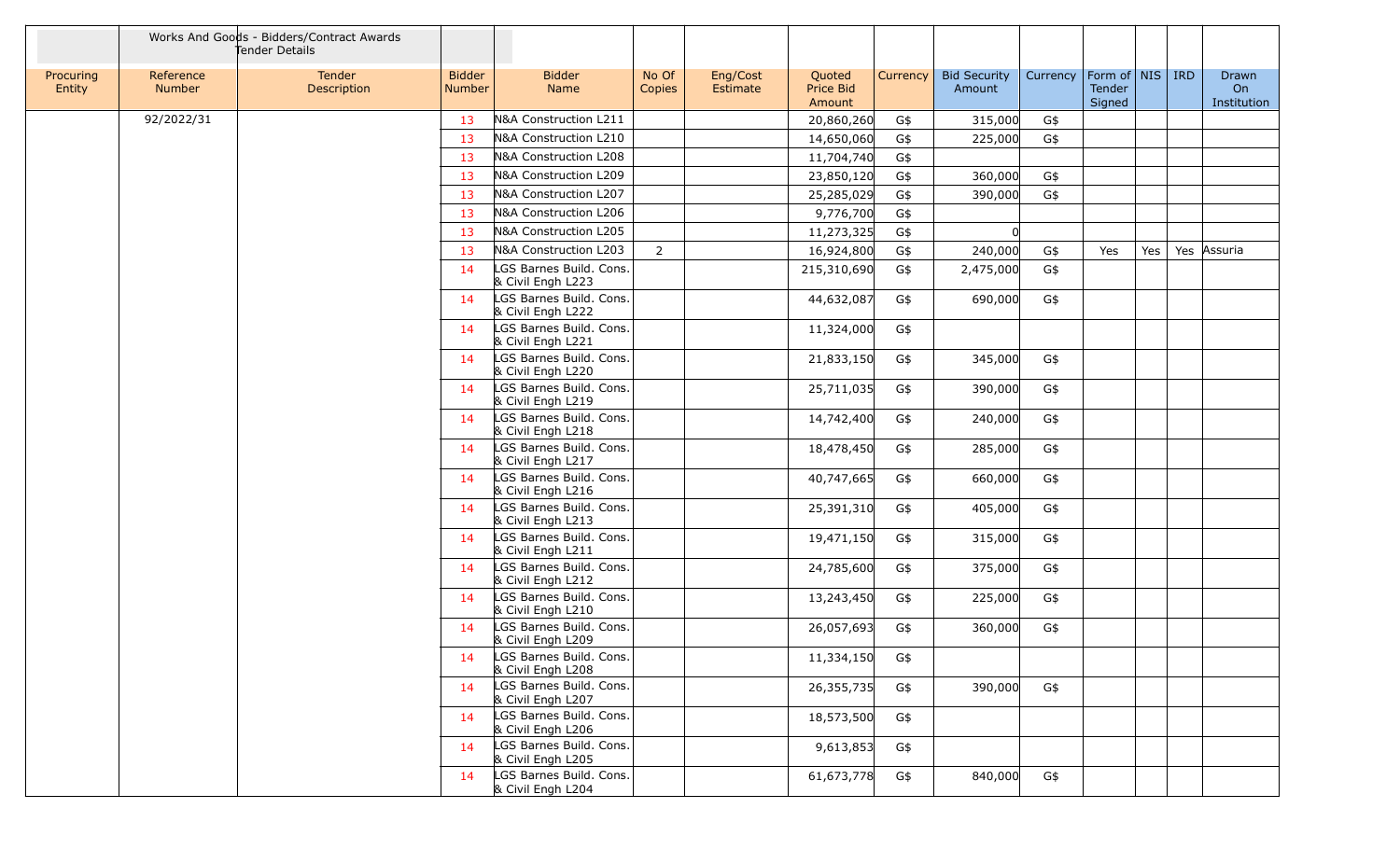|                     |                     | Works And Goods - Bidders/Contract Awards<br>Tender Details |                         |                                              |                 |                      |                               |          |                               |          |                                         |     |                                               |
|---------------------|---------------------|-------------------------------------------------------------|-------------------------|----------------------------------------------|-----------------|----------------------|-------------------------------|----------|-------------------------------|----------|-----------------------------------------|-----|-----------------------------------------------|
| Procuring<br>Entity | Reference<br>Number | Tender<br>Description                                       | <b>Bidder</b><br>Number | <b>Bidder</b><br>Name                        | No Of<br>Copies | Eng/Cost<br>Estimate | Quoted<br>Price Bid<br>Amount | Currency | <b>Bid Security</b><br>Amount | Currency | Form of   NIS   IRD<br>Tender<br>Signed |     | <b>Drawn</b><br>O <sub>n</sub><br>Institution |
|                     | 92/2022/31          |                                                             | 14                      | LGS Barnes Build. Cons.<br>& Civil Engh L203 |                 |                      | 15,397,600                    | G\$      | 240,000                       | G\$      |                                         |     |                                               |
|                     |                     |                                                             | 14                      | LGS Barnes Build. Cons.<br>& Civil Engh L202 |                 |                      | 44,129,295                    | G\$      | 750,000                       | G\$      |                                         |     |                                               |
|                     |                     |                                                             | 14                      | LGS Barnes Build. Cons.<br>& Civil Engh L201 |                 |                      | 26,764,080                    | G\$      | 420,000                       | G\$      |                                         |     |                                               |
|                     |                     |                                                             | 14                      | LGS Barnes Build. Cons.<br>& Civil Engh L200 | 2               |                      | 191,125,200                   | G\$      | 1,905,000                     | G\$      | Yes                                     | Yes | Yes Caricom                                   |
|                     |                     |                                                             | 15                      | AJM Enterprise L223                          |                 |                      | 200,778,102                   | G\$      | 2,475,000                     | G\$      |                                         |     |                                               |
|                     |                     |                                                             | 15                      | AJM Enterprise L222                          |                 |                      | 57,629,565                    | G\$      | 690,000                       | G\$      |                                         |     |                                               |
|                     |                     |                                                             | 15                      | AJM Enterprise L219                          |                 |                      | 32,037,915                    | G\$      | 390,000                       | G\$      |                                         |     |                                               |
|                     |                     |                                                             | 15                      | AJM Enterprise L216                          |                 |                      | 54,765,585                    | G\$      | 660,000                       | G\$      |                                         |     |                                               |
|                     |                     |                                                             | 15                      | AJM Enterprise L213                          |                 |                      | 33,298,240                    | G\$      | 405,000                       | G\$      |                                         |     |                                               |
|                     |                     |                                                             | 15                      | AJM Enterprise L212                          |                 |                      | 31,172,960                    | G\$      | 375,000                       | G\$      |                                         |     |                                               |
|                     |                     |                                                             | 15                      | AJM Enterprise L207                          |                 |                      | 31,995,915                    | G\$      | 390,000                       | G\$      |                                         |     |                                               |
|                     |                     |                                                             | 15                      | AJM Enterprise L204                          |                 |                      | 68,587,218                    | G\$      | 840,000                       | G\$      |                                         |     |                                               |
|                     |                     |                                                             | 15                      | AJM Enterprise L202                          |                 |                      | 61,886,433                    | G\$      | 750,000                       | G\$      |                                         |     |                                               |
|                     |                     |                                                             | 15                      | AJM Enterprise L201                          |                 |                      | 36,487,920                    | G\$      | 420,000                       | G\$      |                                         |     |                                               |
|                     |                     |                                                             | 15                      | AJM Enterprise L200                          | $\overline{2}$  |                      | 190,413,825                   | G\$      | 1,905,000                     | G\$      | Yes                                     | Yes | Yes Nafico                                    |
|                     |                     |                                                             | 16                      | Day Clean - Shop<br>Supply & Service L221    |                 |                      | 10,895,200                    | G\$      |                               |          |                                         |     |                                               |
|                     |                     |                                                             | 16                      | Day Clean - Shop<br>Supply & Service L214    |                 |                      | 7,900,700                     | G\$      |                               |          |                                         |     |                                               |
|                     |                     |                                                             | 16                      | Day Clean - Shop<br>Supply & Service L208    |                 |                      | 11,072,100                    | G\$      |                               |          |                                         |     |                                               |
|                     |                     |                                                             | 16                      | Day Clean - Shop<br>Supply & Service L206    |                 |                      | 7,985,100                     | G\$      |                               |          |                                         |     |                                               |
|                     |                     |                                                             | 16                      | Day Clean - Shop<br>Supply & Service L205    | $\overline{2}$  |                      | 11,401,300                    | G\$      |                               |          | Yes                                     | Yes | Yes BSDP Not<br>com nor<br>signed             |
|                     |                     |                                                             | 17                      | Marvin's Contracting<br>Services L222        |                 |                      | 43,502,590                    | G\$      | 690,000                       | G\$      |                                         |     |                                               |
|                     |                     |                                                             | 17                      | Marvin's Contracting<br>Services L220        | 0               |                      | 23,507,200                    | G\$      | 345,000                       | G\$      |                                         |     |                                               |
|                     |                     |                                                             | 17                      | Marvin's Contracting<br>Services L218        |                 |                      | 15,802,800                    | G\$      | 240,000                       | G\$      |                                         |     |                                               |
|                     |                     |                                                             | 17                      | Marvin's Contracting<br>Services L216        |                 |                      | 43,585,080                    | G\$      | 660,000                       | G\$      |                                         |     |                                               |
|                     |                     |                                                             | 17                      | Marvin's Contracting<br>Services L215        |                 |                      | 16,838,200                    | G\$      | 255,000                       | G\$      |                                         |     |                                               |
|                     |                     |                                                             | 17                      | Marvin's Contracting<br>Services L211        |                 |                      | 20,706,500                    | G\$      | 315,000                       | G\$      |                                         |     |                                               |
|                     |                     |                                                             | 17                      | Marvin's Contracting<br>Services L210        | $\overline{2}$  |                      | 14,564,600                    | G\$      | 225,000                       | G\$      | Yes                                     | Yes | Yes Diamond                                   |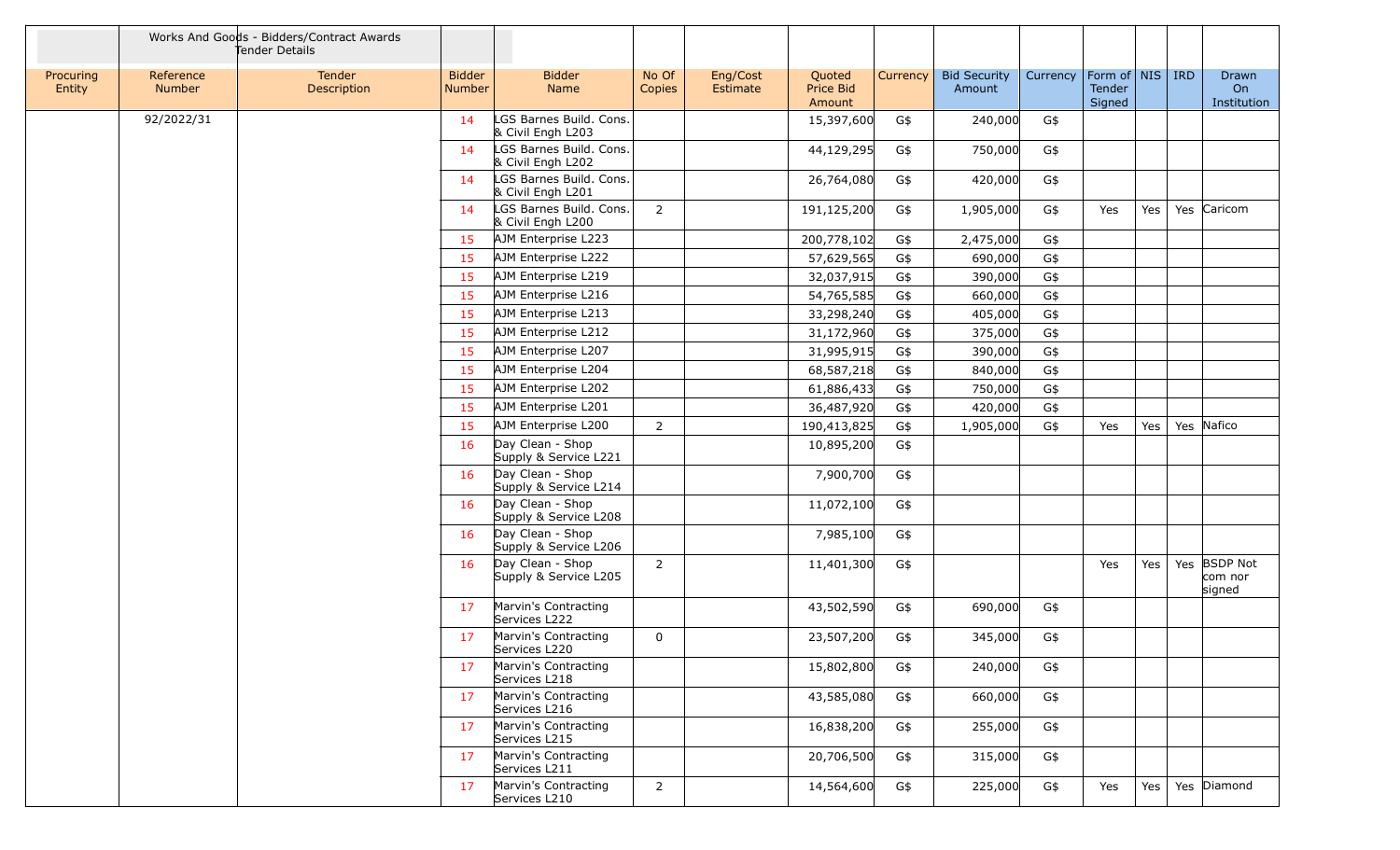|                     |                     | Works And Goods - Bidders/Contract Awards<br>Tender Details |                                |                                           |                 |                      |                               |          |                               |          |                                         |  |                            |
|---------------------|---------------------|-------------------------------------------------------------|--------------------------------|-------------------------------------------|-----------------|----------------------|-------------------------------|----------|-------------------------------|----------|-----------------------------------------|--|----------------------------|
| Procuring<br>Entity | Reference<br>Number | Tender<br>Description                                       | <b>Bidder</b><br><b>Number</b> | <b>Bidder</b><br>Name                     | No Of<br>Copies | Eng/Cost<br>Estimate | Quoted<br>Price Bid<br>Amount | Currency | <b>Bid Security</b><br>Amount | Currency | Form of   NIS   IRD<br>Tender<br>Signed |  | Drawn<br>On<br>Institution |
|                     | 92/2022/31          |                                                             | 18                             | Modern Const. &<br>Trucking Services L223 |                 |                      | 161,530,194                   | G\$      | 2,475,000                     | G\$      |                                         |  |                            |
|                     |                     |                                                             | 18                             | Modern Const. &<br>Trucking Services L222 |                 |                      | 44,053,495                    | G\$      | 690,000                       | G\$      |                                         |  |                            |
|                     |                     |                                                             | 18                             | Modern Const. &<br>Trucking Services L221 |                 |                      | 12,135,200                    | G\$      |                               |          |                                         |  |                            |
|                     |                     |                                                             | 18                             | Modern Const. &<br>Trucking Services L220 |                 |                      | 22,058,300                    | G\$      | 345,000                       | G\$      |                                         |  |                            |
|                     |                     |                                                             | 18                             | Modern Const. &<br>Trucking Services L219 |                 |                      | 24,250,590                    | G\$      | 390,000                       | G\$      |                                         |  |                            |
|                     |                     |                                                             | 18                             | Modern Const. &<br>Trucking Services L218 |                 |                      | 14,613,500                    | G\$      | 240,000                       | G\$      |                                         |  |                            |
|                     |                     |                                                             | 18                             | Modern Const. &<br>Trucking Services L217 |                 |                      | 18,639,000                    | G\$      | 285,000                       | G\$      |                                         |  |                            |
|                     |                     |                                                             | 18                             | Modern Const. &<br>Trucking Services L216 |                 |                      | 41,835,675                    | G\$      | 660,000                       | G\$      |                                         |  |                            |
|                     |                     |                                                             | 18                             | Modern Const. &<br>Trucking Services L215 |                 |                      | 15,811,050                    | G\$      | 255,000                       | G\$      |                                         |  |                            |
|                     |                     |                                                             | 18                             | Modern Const. &<br>Trucking Services L214 |                 |                      | 9,065,300                     | G\$      |                               |          |                                         |  |                            |
|                     |                     |                                                             | 18                             | Modern Const. &<br>Trucking Services L213 |                 |                      | 25,184,901                    | G\$      | 405,000                       | G\$      |                                         |  |                            |
|                     |                     |                                                             | 18                             | Modern Const. &<br>Trucking Services L212 |                 |                      | 24,544,980                    | G\$      | 375,000                       | G\$      |                                         |  |                            |
|                     |                     |                                                             | 18                             | Modern Const. &<br>Trucking Services L211 |                 |                      | 20,680,050                    | G\$      | 315,000                       | G\$      |                                         |  |                            |
|                     |                     |                                                             | 18                             | Modern Const. &<br>Trucking Services L210 |                 |                      | 14,054,150                    | G\$      | 225,000                       | G\$      |                                         |  |                            |
|                     |                     |                                                             | 18                             | Modern Const. &<br>Trucking Services L209 |                 |                      | 221,566,054                   | G\$      | 360,000                       | G\$      |                                         |  |                            |
|                     |                     |                                                             | 18                             | Modern Const. &<br>Trucking Services L208 |                 |                      | 11,039,740                    | G\$      |                               |          |                                         |  |                            |
|                     |                     |                                                             | 18                             | Modern Const. &<br>Trucking Services L207 |                 |                      | 24,212,790                    | G\$      | 390,000                       | G\$      |                                         |  |                            |
|                     |                     |                                                             | 18                             | Modern Const. &<br>Trucking Services L206 |                 |                      | 9,319,700                     | G\$      |                               |          |                                         |  |                            |
|                     |                     |                                                             | 18                             | Modern Const. &<br>Trucking Services L205 |                 |                      | 9,781,779                     | G\$      |                               |          |                                         |  |                            |
|                     |                     |                                                             | 18                             | Modern Const. &<br>Trucking Services L204 |                 |                      | 53,808,027                    | G\$      | 840,000                       | G\$      |                                         |  |                            |
|                     |                     |                                                             | 18                             | Modern Const. &<br>Trucking Services L203 |                 |                      | 15,331,020                    | G\$      | 240,000                       | G\$      |                                         |  |                            |
|                     |                     |                                                             | 18                             | Modern Const. &<br>Trucking Services L202 |                 |                      | 48,044,839                    | G\$      | 750,000                       | G\$      |                                         |  |                            |
|                     |                     |                                                             | 18                             | Modern Const. &<br>Trucking Services L201 |                 |                      | 29,261,820                    | G\$      | 420,000                       | G\$      |                                         |  |                            |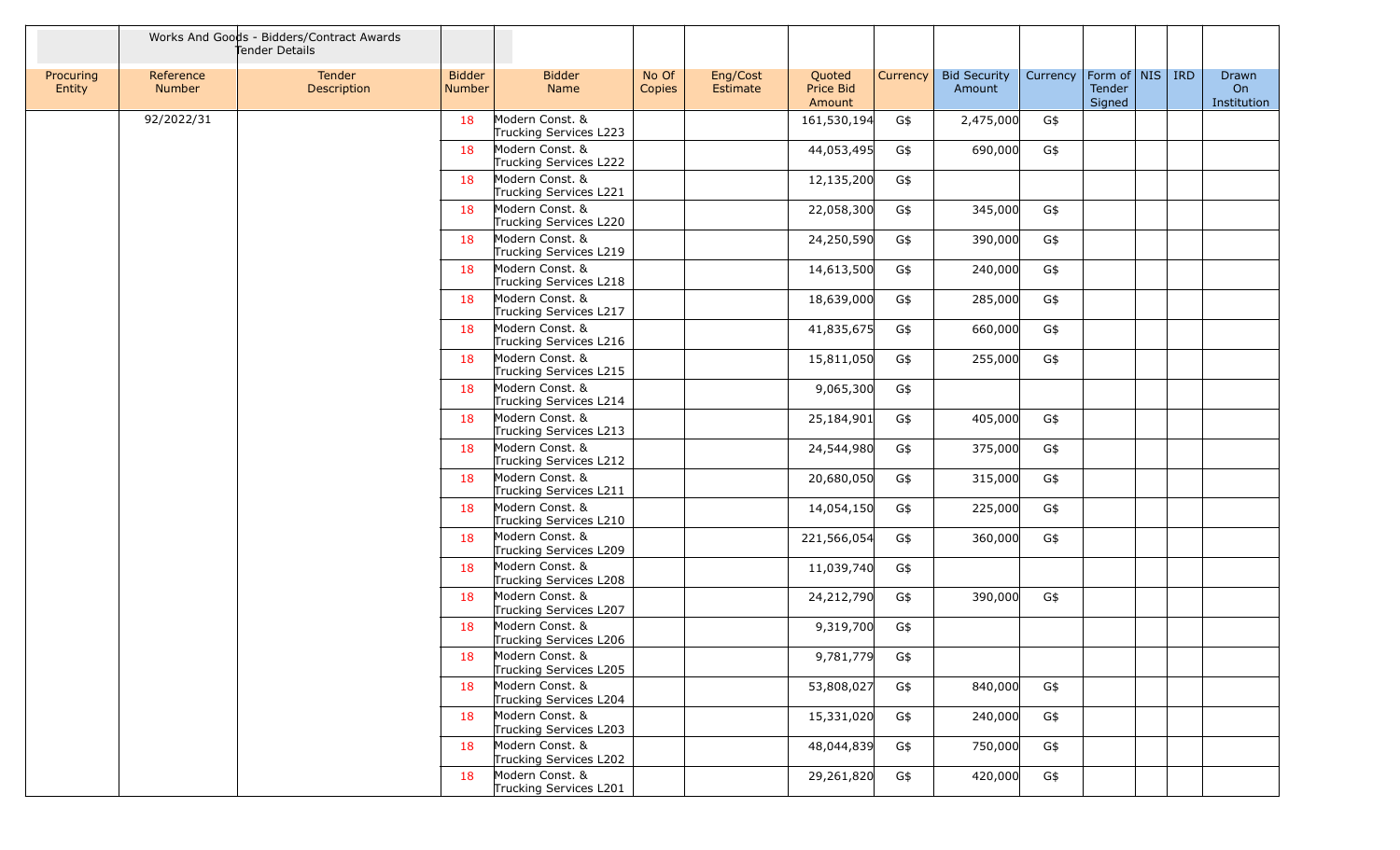|                     |                            | Works And Goods - Bidders/Contract Awards<br>Tender Details |                                |                                           |                 |                      |                               |          |                               |          |                                             |     |            |                                          |
|---------------------|----------------------------|-------------------------------------------------------------|--------------------------------|-------------------------------------------|-----------------|----------------------|-------------------------------|----------|-------------------------------|----------|---------------------------------------------|-----|------------|------------------------------------------|
| Procuring<br>Entity | Reference<br><b>Number</b> | Tender<br>Description                                       | <b>Bidder</b><br><b>Number</b> | <b>Bidder</b><br>Name                     | No Of<br>Copies | Eng/Cost<br>Estimate | Quoted<br>Price Bid<br>Amount | Currency | <b>Bid Security</b><br>Amount | Currency | $ $ Form of $ $ NIS $ $<br>Tender<br>Signed |     | <b>IRD</b> | <b>Drawn</b><br><b>On</b><br>Institution |
|                     | 92/2022/31                 |                                                             | 18                             | Modern Const. &<br>Trucking Services L200 | 2               |                      | 122,599,995                   | G\$      | 1,905,000                     | G\$      | Yes                                         | Yes |            | Yes Assuria                              |
|                     |                            |                                                             | 19                             | Sat Saia International<br>Inc. L222       |                 |                      | 50,775,480                    | G\$      | 690,000                       | G\$      |                                             |     |            |                                          |
|                     |                            |                                                             | 19                             | Sat Saia International<br>Inc. L216       |                 |                      | 47,675,885                    | G\$      | 660,000                       | G\$      |                                             |     |            |                                          |
|                     |                            |                                                             | 19                             | Sat Saia International<br>Inc. L207       |                 |                      | 36,709,155                    | G\$      | 390,000                       | G\$      |                                             |     |            |                                          |
|                     |                            |                                                             | 19                             | Sat Saia International<br>Inc. L204       |                 |                      | 66,094,980                    | G\$      | 840,000                       | G\$      |                                             |     |            |                                          |
|                     |                            |                                                             | 19                             | Sat Saia International<br>Inc. L202       |                 |                      | 59,891,685                    | G\$      | 750,000                       | G\$      |                                             |     |            |                                          |
|                     |                            |                                                             | 19                             | Sat Saia International<br>Inc. L200       | $\overline{2}$  |                      | 140,755,020                   | G\$      | 1,905,000                     | G\$      | Yes                                         | Yes |            | Yes Diamond S                            |
|                     |                            |                                                             | 20                             | Kallco Guyana Inc L223                    |                 |                      | 173,587,487                   | G\$      | 405,000                       | G\$      |                                             |     |            |                                          |
|                     |                            |                                                             | 20                             | Kallco Guyana Inc L222                    |                 |                      | 46,015,031                    | G\$      | 690,000                       | G\$      |                                             |     |            |                                          |
|                     |                            |                                                             | 20                             | Kallco Guyana Inc L220                    |                 |                      | 24,024,620                    | G\$      | 345,000                       | G\$      |                                             |     |            |                                          |
|                     |                            |                                                             | 20                             | Kallco Guyana Inc L219                    |                 |                      | 33,498,255                    | G\$      | 390,000                       | G\$      |                                             |     |            |                                          |
|                     |                            |                                                             | 20                             | Kallco Guyana Inc L217                    |                 |                      | 19,999,300                    | G\$      | 285,000                       | G\$      |                                             |     |            |                                          |
|                     |                            |                                                             | 20                             | Kallco Guyana Inc L216                    |                 |                      | 46,253,655                    | G\$      | 660,000                       | G\$      |                                             |     |            |                                          |
|                     |                            |                                                             | 20                             | Kallco Guyana Inc L213                    |                 |                      | 28,366,262                    | G\$      | 405,000                       | G\$      |                                             |     |            |                                          |
|                     |                            |                                                             | 20                             | Kallco Guyana Inc L212                    |                 |                      | 26,050,980                    | G\$      | 375,000                       | G\$      |                                             |     |            |                                          |
|                     |                            |                                                             | 20                             | Kallco Guyana Inc L211                    |                 |                      | 22,920,400                    | G\$      | 315,000                       | G\$      |                                             |     |            |                                          |
|                     |                            |                                                             | 20                             | Kallco Guyana Inc L209                    |                 |                      | 25,146,475                    | G\$      | 360,000                       | G\$      |                                             |     |            |                                          |
|                     |                            |                                                             | 20                             | Kallco Guyana Inc L207                    |                 |                      |                               | G\$      | 390,000                       | G\$      |                                             |     |            |                                          |
|                     |                            |                                                             | 20                             | Kallco Guyana Inc L204                    |                 |                      | 58,802,184                    | G\$      | 840,000                       | G\$      |                                             |     |            |                                          |
|                     |                            |                                                             | 20                             | Kallco Guyana Inc L202                    |                 |                      | 52,502,016                    | G\$      | 750,000                       | G\$      |                                             |     |            |                                          |
|                     |                            |                                                             | 20                             | Kallco Guyana Inc L201                    |                 |                      | 29,354,640                    | G\$      | 420,000                       | G\$      |                                             |     |            |                                          |
|                     |                            |                                                             | 20                             | Kallco Guyana Inc L200                    | $\overline{2}$  |                      | 11,650,995                    | G\$      | 1,905,000                     | G\$      | Yes                                         | Yes |            | Yes Premier Ins                          |
|                     |                            |                                                             | 21                             | Handel Garnetta<br>Construction Firm L223 |                 |                      | 160,359,990                   | G\$      | 2,475,000                     | G\$      |                                             |     |            |                                          |
|                     |                            |                                                             | 21                             | Handel Garnetta<br>Construction Firm L222 |                 |                      | 44,204,580                    | G\$      | 690,000                       | G\$      |                                             |     |            |                                          |
|                     |                            |                                                             | 21                             | Handel Garnetta<br>Construction Firm L221 |                 |                      | 11,510,100                    | G\$      |                               |          |                                             |     |            |                                          |
|                     |                            |                                                             | 21                             | Handel Garnetta<br>Construction Firm L220 |                 |                      | 21,163,900                    | G\$      | 345,000                       | G\$      |                                             |     |            |                                          |
|                     |                            |                                                             | 21                             | Handel Garnetta<br>Construction Firm L219 |                 |                      | 24,468,255                    | G\$      | 390,000                       | G\$      |                                             |     |            |                                          |
|                     |                            |                                                             | 21                             | Handel Garnetta<br>Construction Firm L218 |                 |                      | 14,902,200                    | G\$      | 240,000                       | G\$      |                                             |     |            |                                          |
|                     |                            |                                                             | 21                             | Handel Garnetta<br>Construction Firm L217 |                 |                      | 18,689,100                    | G\$      | 285,000                       | G\$      |                                             |     |            |                                          |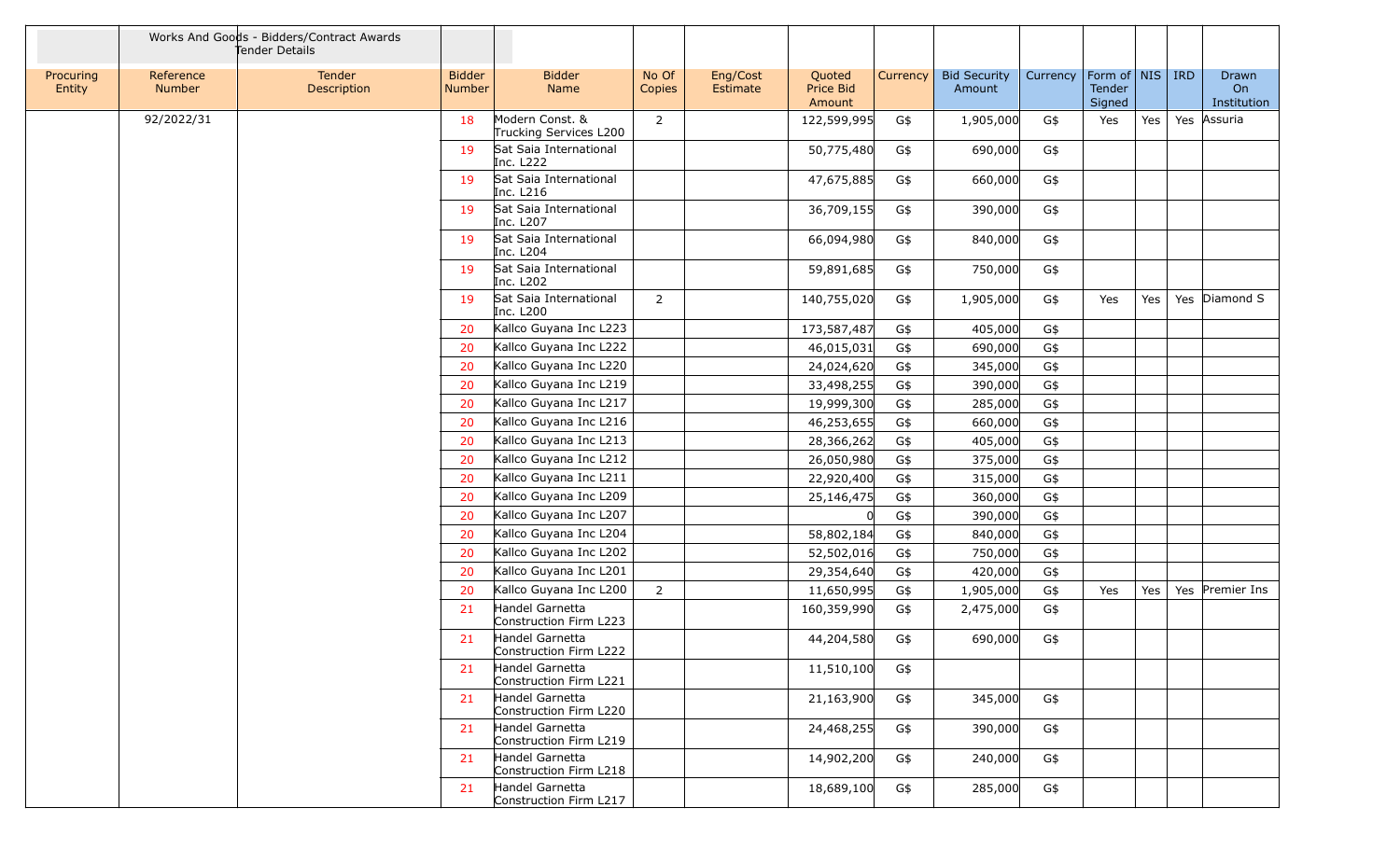|                     |                     | Works And Goods - Bidders/Contract Awards<br>Tender Details |                                |                                              |                 |                      |                               |          |                               |          |                                         |            |                            |
|---------------------|---------------------|-------------------------------------------------------------|--------------------------------|----------------------------------------------|-----------------|----------------------|-------------------------------|----------|-------------------------------|----------|-----------------------------------------|------------|----------------------------|
| Procuring<br>Entity | Reference<br>Number | <b>Tender</b><br>Description                                | <b>Bidder</b><br><b>Number</b> | <b>Bidder</b><br>Name                        | No Of<br>Copies | Eng/Cost<br>Estimate | Quoted<br>Price Bid<br>Amount | Currency | <b>Bid Security</b><br>Amount | Currency | Form of   NIS   IRD<br>Tender<br>Signed |            | Drawn<br>On<br>Institution |
|                     | 92/2022/31          |                                                             | 21                             | Handel Garnetta<br>Construction Firm L216    |                 |                      | 42,514,185                    | G\$      | 660,000                       | G\$      |                                         |            |                            |
|                     |                     |                                                             | 21                             | Handel Garnetta<br>Construction Firm L215    |                 |                      | 16,212,000                    | G\$      | 255,000                       | G\$      |                                         |            |                            |
|                     |                     |                                                             | 21                             | Handel Garnetta<br>Construction Firm L214    |                 |                      | 8,786,500                     | G\$      |                               |          |                                         |            |                            |
|                     |                     |                                                             | 21                             | Handel Garnetta<br>Construction Firm L213    |                 |                      | 25,356,135                    | G\$      | 405,000                       | G\$      |                                         |            |                            |
|                     |                     |                                                             | 21                             | Handel Garnetta<br>Construction Firm L212    |                 |                      | 23,951,000                    | G\$      | 375,000                       | G\$      |                                         |            |                            |
|                     |                     |                                                             | 21                             | Handel Garnetta<br>Construction Firm L211    |                 |                      | 20,281,600                    | G\$      | 315,000                       | G\$      |                                         |            |                            |
|                     |                     |                                                             | 21                             | Handel Garnetta<br>Construction Firm L210    |                 |                      | 13,436,100                    | G\$      | 405,000                       | G\$      |                                         |            |                            |
|                     |                     |                                                             | 21                             | Handel Garnetta<br>Construction Firm L209    |                 |                      | 22,380,330                    | G\$      | 360,000                       | G\$      |                                         |            |                            |
|                     |                     |                                                             | 21                             | Handel Garnetta<br>Construction Firm L208    |                 |                      | 11,880,700                    | G\$      |                               |          |                                         |            |                            |
|                     |                     |                                                             | 21                             | Handel Garnetta<br>Construction Firm L207    |                 |                      | 25,119,255                    | G\$      | 390,000                       | G\$      |                                         |            |                            |
|                     |                     |                                                             | 21                             | Handel Garnetta<br>Construction Firm L206    |                 |                      | 9,946,100                     | G\$      |                               |          |                                         |            |                            |
|                     |                     |                                                             | 21                             | Handel Garnetta<br>Construction Firm L205    |                 |                      | 10,551,450                    | G\$      |                               |          |                                         |            |                            |
|                     |                     |                                                             | 21                             | Handel Garnetta<br>Construction Firm L204    |                 |                      | 54,489,540                    | G\$      | 840,000                       | G\$      |                                         |            |                            |
|                     |                     |                                                             | 21                             | Handel Garnetta<br>Construction Firm L203    |                 |                      | 15,216,900                    | G\$      | 240,000                       | G\$      |                                         |            |                            |
|                     |                     |                                                             | 21                             | Handel Garnetta<br>Construction Firm L202    |                 |                      | 49,569,085                    | G\$      | 750,000                       | G\$      |                                         |            |                            |
|                     |                     |                                                             | 21                             | Handel Garnetta<br>Construction Firm L201    |                 |                      | 26,336,940                    | G\$      | 420,000                       | G\$      |                                         |            |                            |
|                     |                     |                                                             | 21                             | Handel Garnetta<br>Construction Firm L200    | $\overline{2}$  |                      | 122,479,875                   | G\$      | 1,905,000                     | G\$      | Yes                                     | Yes        | Yes Craicom                |
|                     |                     |                                                             | 22                             | Braithwaite Earth Work<br>& Gen. Const. L220 |                 |                      | <sup>0</sup>                  |          | 345,000                       | G\$      |                                         |            |                            |
|                     |                     |                                                             | 22                             | Braithwaite Earth Work<br>& Gen. Const. L210 | 2               |                      | 12,232,803                    | G\$      |                               |          | Yes                                     | Yes        | Yes Caricom                |
|                     |                     |                                                             | 23                             | Rising Sun Trans. &<br>Gen. Const. L215      |                 |                      | 14,365,675                    | G\$      | 255,000                       | G\$      |                                         |            |                            |
|                     |                     |                                                             | 23                             | Rising Sun Trans. &<br>Gen. Const. L211      |                 |                      | 1,332,085                     | G\$      | 315,000                       | G\$      |                                         |            |                            |
|                     |                     |                                                             | 23                             | Rising Sun Trans. &<br>Gen. Const. L203      | $\overline{2}$  |                      | 15,881,400                    | G\$      | 240,000                       | G\$      | Yes                                     | $Yes \mid$ | Yes Caricom                |
|                     |                     |                                                             | 24                             | Say Investment L221                          |                 |                      | 11,403,000                    | G\$      |                               |          |                                         |            |                            |
|                     |                     |                                                             | 24                             | Say Investment L215                          |                 |                      | 14,736,400                    | G\$      | 255,000                       | G\$      |                                         |            |                            |
|                     |                     |                                                             | 24                             | Say Investment L208                          |                 |                      | 10,670,600                    | G\$      |                               |          |                                         |            |                            |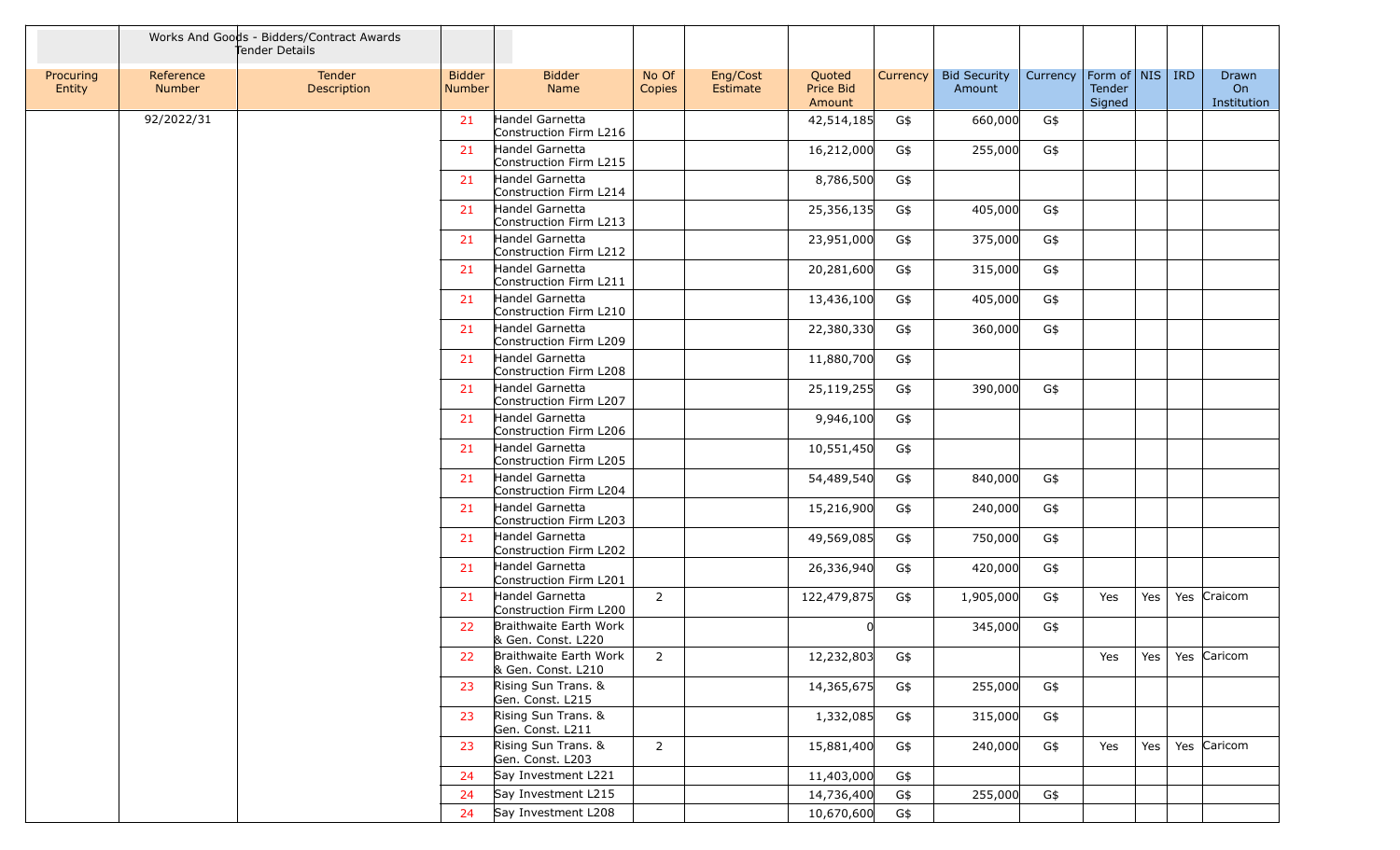|                     |                     | Works And Goods - Bidders/Contract Awards<br>Tender Details |                         |                                                 |                 |                      |                               |          |                               |                                |                  |         |                            |
|---------------------|---------------------|-------------------------------------------------------------|-------------------------|-------------------------------------------------|-----------------|----------------------|-------------------------------|----------|-------------------------------|--------------------------------|------------------|---------|----------------------------|
| Procuring<br>Entity | Reference<br>Number | Tender<br>Description                                       | <b>Bidder</b><br>Number | <b>Bidder</b><br>Name                           | No Of<br>Copies | Eng/Cost<br>Estimate | Quoted<br>Price Bid<br>Amount | Currency | <b>Bid Security</b><br>Amount | Currency   Form of   NIS   IRD | Tender<br>Signed |         | Drawn<br>On<br>Institution |
|                     | 92/2022/31          |                                                             | 24                      | Say Investment L205                             |                 |                      | 9,678,270                     | G\$      |                               |                                |                  |         |                            |
|                     |                     |                                                             | 24                      | Say Investment L203                             |                 |                      | 16,758,300                    | G\$      | 240,000                       | G\$                            |                  |         |                            |
|                     |                     |                                                             | 24                      | Say Investment L201                             | $\mathbf 0$     |                      | 27,352,920                    | G\$      | 420,000                       | G\$                            | Yes              | Yes     | Yes Premier Ins            |
|                     |                     |                                                             | 25                      | S. Jagmohan Const. &<br>Gen. Sup. Inc. L222     |                 |                      | 42,865,195                    | G\$      | 690,000                       | G\$                            |                  |         |                            |
|                     |                     |                                                             | 25                      | S. Jagmohan Const. &<br>Gen. Sup. Inc. L220     |                 |                      | 21,240,000                    | G\$      | 345,000                       | G\$                            |                  |         |                            |
|                     |                     |                                                             | 25                      | S. Jagmohan Const. &<br>Gen. Sup. Inc. L219     |                 |                      | 23,695,463                    | G\$      | 390,000                       | G\$                            |                  |         |                            |
|                     |                     |                                                             | 25                      | S. Jagmohan Const. &<br>Gen. Sup. Inc. L216     |                 |                      | 41,153,958                    | G\$      | 660,000                       | G\$                            |                  |         |                            |
|                     |                     |                                                             | 25                      | S. Jagmohan Const. &<br>Gen. Sup. Inc. L213     |                 |                      | 25,029,068                    | G\$      | 405,000                       | G\$                            |                  |         |                            |
|                     |                     |                                                             | 25                      | S. Jagmohan Const. &<br>Gen. Sup. Inc. L212     |                 |                      | 23,240,150                    | G\$      | 375,000                       | G\$                            |                  |         |                            |
|                     |                     |                                                             | 25                      | S. Jagmohan Const. &<br>Gen. Sup. Inc. L211     |                 |                      | 20,287,450                    | G\$      | 315,000                       | G\$                            |                  |         |                            |
|                     |                     |                                                             | 25                      | S. Jagmohan Const. &<br>Gen. Sup. Inc. L209     |                 |                      | 23,202,455                    | G\$      | 360,000                       | G\$                            |                  |         |                            |
|                     |                     |                                                             | 25                      | S. Jagmohan Const. &<br>Gen. Sup. Inc. L207     |                 |                      | 26,726,963                    | G\$      | 390,000                       | G\$                            |                  |         |                            |
|                     |                     |                                                             | 25                      | S. Jagmohan Const. &<br>Gen. Sup. Inc. L204     |                 |                      | 58,820,580                    | G\$      | 840,000                       | G\$                            |                  |         |                            |
|                     |                     |                                                             | 25                      | S. Jagmohan Const. &<br>Gen. Sup. Inc. L202     |                 |                      | 52,183,580                    | G\$      | 750,000                       | G\$                            |                  |         |                            |
|                     |                     |                                                             | 25                      | S. Jagmohan Const. &<br>Gen. Sup. Inc. L201     | $\overline{2}$  |                      | 33,261,690                    | G\$      | 420,000                       | G\$                            | Yes              | Yes     | Yes Premier Ins            |
|                     |                     |                                                             | 26                      | D&R Const. & Machine<br>Rental L223             |                 |                      | 146,239,947                   | G\$      | 2,475,000                     | G\$                            |                  |         |                            |
|                     |                     |                                                             | 26                      | D&R Const. & Machine<br>Rental L222             |                 |                      | 40,835,928                    | G\$      | 690,000                       | G\$                            |                  |         |                            |
|                     |                     |                                                             | 26                      | D&R Const. & Machine<br>Rental L216             |                 |                      | 37,859,577                    | G\$      | 660,000                       | G\$                            |                  |         |                            |
|                     |                     |                                                             | 26                      | D&R Const. & Machine<br>Rental L204             |                 |                      | 50,655,930                    | G\$      | 840,000                       | G\$                            |                  |         |                            |
|                     |                     |                                                             | 26                      | D&R Const. & Machine<br>Rental L202             |                 |                      | 47,427,945                    | G\$      | 750,000                       | G\$                            |                  |         |                            |
|                     |                     |                                                             | -26                     | D&R Const. & Machine<br>Rental L200             | $2^{\circ}$     |                      | 111,896,400                   | G\$      | 1,905,000                     | G\$                            | Yes              | Yes $ $ | Yes Caricom                |
|                     |                     |                                                             | 27                      | Camz General<br>Construction & Supplies<br>L222 |                 |                      | 11,403,000                    | G\$      | 690,000                       | G\$                            |                  |         |                            |
|                     |                     |                                                             | 27                      | Camz General<br>Construction & Supplies<br>L215 |                 |                      | 14,736,400                    | G\$      | 255,000                       | G\$                            |                  |         |                            |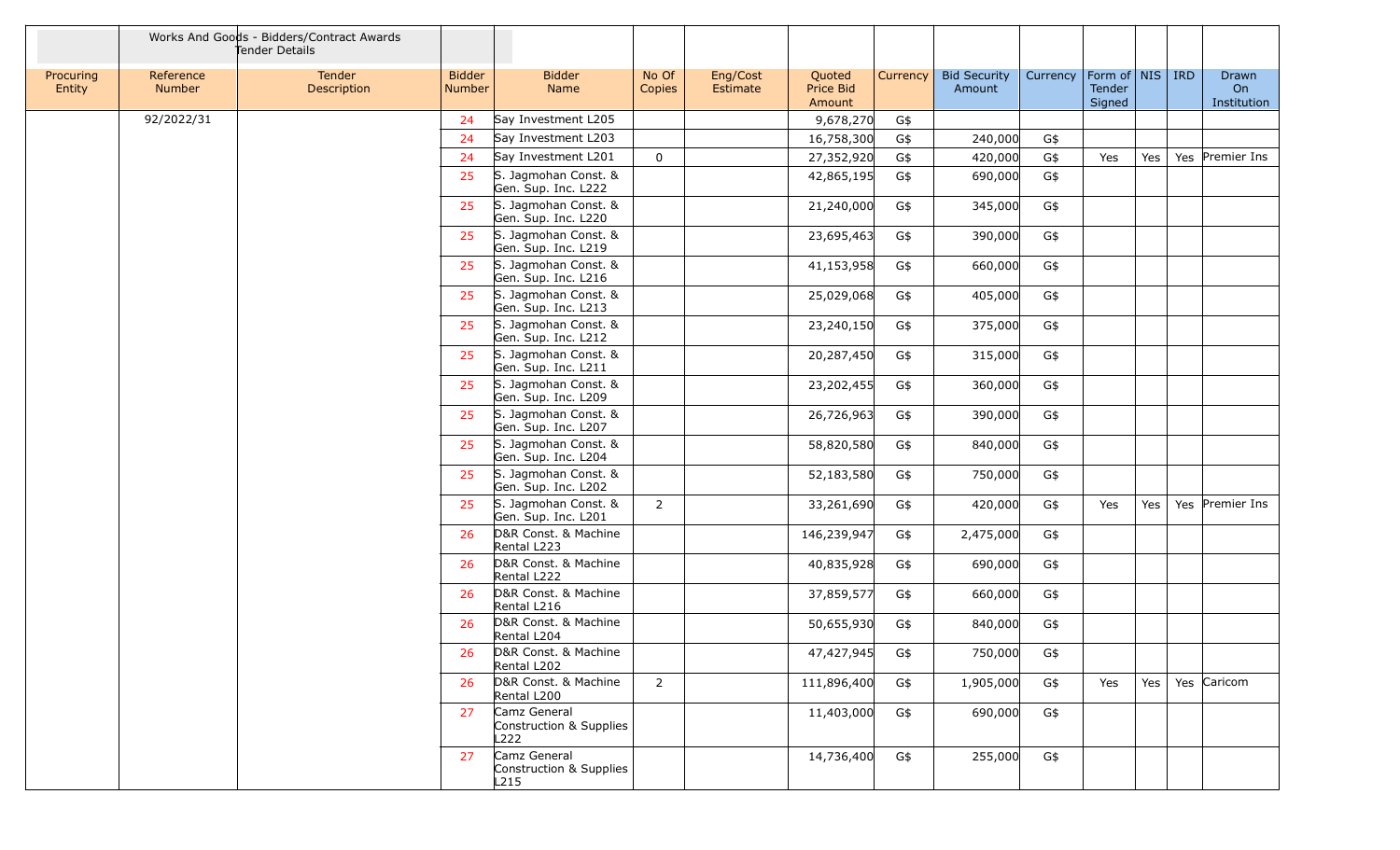|                     |                            | Works And Goods - Bidders/Contract Awards<br>Tender Details |                         |                                                    |                 |                      |                                      |          |                               |                                |                  |     |                                   |
|---------------------|----------------------------|-------------------------------------------------------------|-------------------------|----------------------------------------------------|-----------------|----------------------|--------------------------------------|----------|-------------------------------|--------------------------------|------------------|-----|-----------------------------------|
| Procuring<br>Entity | Reference<br><b>Number</b> | Tender<br>Description                                       | <b>Bidder</b><br>Number | <b>Bidder</b><br>Name                              | No Of<br>Copies | Eng/Cost<br>Estimate | Quoted<br><b>Price Bid</b><br>Amount | Currency | <b>Bid Security</b><br>Amount | Currency   Form of   NIS   IRD | Tender<br>Signed |     | <b>Drawn</b><br>On<br>Institution |
|                     | 92/2022/31                 |                                                             | 27                      | Camz General<br>Construction & Supplies<br>L208    |                 |                      | 10,670,600                           | G\$      |                               |                                |                  |     |                                   |
|                     |                            |                                                             | 27                      | Camz General<br>Construction & Supplies<br>L205    |                 |                      | 9,678,270                            | G\$      |                               |                                |                  |     |                                   |
|                     |                            |                                                             | 27                      | Camz General<br>Construction & Supplies<br>L203    |                 |                      | 16,758,300                           | G\$      | 240,000                       | G\$                            |                  |     |                                   |
|                     |                            |                                                             | 27                      | Camz General<br>Construction & Supplies<br>L201    | $\mathbf 0$     |                      | 27,352,920                           | G\$      | 420,000                       | G\$                            | Yes              | Yes | Yes Premier Ins                   |
|                     |                            |                                                             | 28                      | Legalise Trucking &<br>Contracting Service<br>L223 |                 |                      | 141,486,765                          | G\$      | 2,475,000                     | G\$                            |                  |     |                                   |
|                     |                            |                                                             | 28                      | Legalise Trucking &<br>Contracting Service<br>L222 |                 |                      | 41,338,500                           | G\$      | 690,000                       | G\$                            |                  |     |                                   |
|                     |                            |                                                             | 28                      | Legalise Trucking &<br>Contracting Service<br>L221 |                 |                      | 12,254,800                           | G\$      |                               |                                |                  |     |                                   |
|                     |                            |                                                             | 28                      | Legalise Trucking &<br>Contracting Service<br>L220 |                 |                      | 21,295,100                           | G\$      | 345,000                       | G\$                            |                  |     |                                   |
|                     |                            |                                                             | 28                      | Legalise Trucking &<br>Contracting Service<br>L219 |                 |                      | 22,876,875                           | G\$      | 390,000                       | G\$                            |                  |     |                                   |
|                     |                            |                                                             | 28                      | Legalise Trucking &<br>Contracting Service<br>L218 |                 |                      | 14,204,500                           | G\$      | 240,000                       | G\$                            |                  |     |                                   |
|                     |                            |                                                             | 28                      | Legalise Trucking &<br>Contracting Service<br>L217 | $\mathbf 0$     |                      | 17,379,200                           | G\$      | 285,000                       | G\$                            |                  |     |                                   |
|                     |                            |                                                             | 28                      | Legalise Trucking &<br>Contracting Service<br>L216 |                 |                      | 39,575,550                           | G\$      | 660,000                       | G\$                            |                  |     |                                   |
|                     |                            |                                                             | 28                      | Legalise Trucking &<br>Contracting Service<br>L215 |                 |                      | 15,536,700                           | G\$      | 255,000                       | G\$                            |                  |     |                                   |
|                     |                            |                                                             | 28                      | Legalise Trucking &<br>Contracting Service<br>L214 |                 |                      | 9,774,400                            | G\$      |                               |                                |                  |     |                                   |
|                     |                            |                                                             | 28                      | Legalise Trucking &<br>Contracting Service<br>L213 |                 |                      | 24,761,100                           | G\$      | 405,000                       | G\$                            |                  |     |                                   |
|                     |                            |                                                             | 28                      | Legalise Trucking &<br>Contracting Service<br>L212 |                 |                      | 22,144,600                           | G\$      | 375,000                       | G\$                            |                  |     |                                   |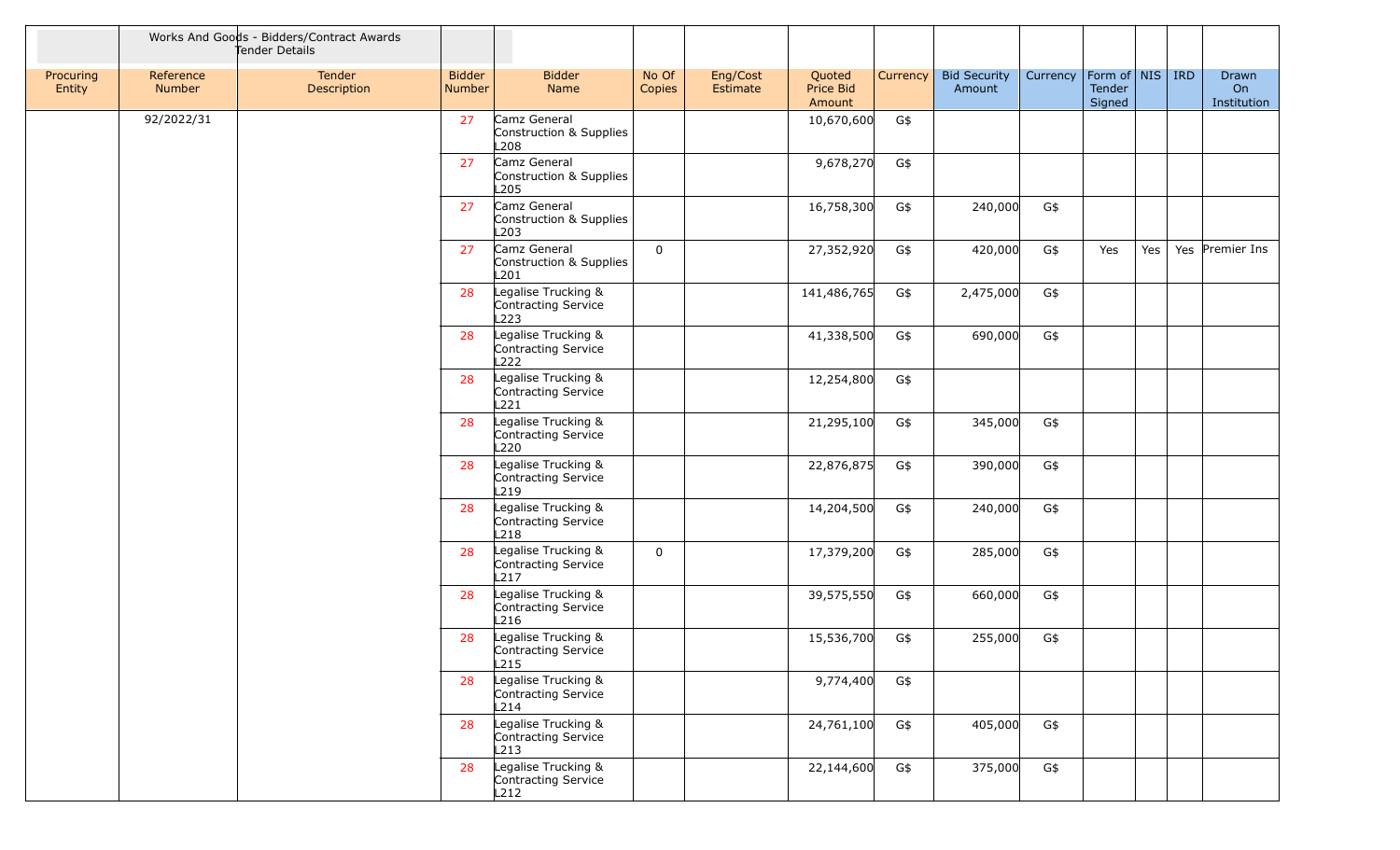|                     |                     | Works And Goods - Bidders/Contract Awards<br>Tender Details |                         |                                                                |                 |                      |                               |          |                               |                                |                  |     |                            |
|---------------------|---------------------|-------------------------------------------------------------|-------------------------|----------------------------------------------------------------|-----------------|----------------------|-------------------------------|----------|-------------------------------|--------------------------------|------------------|-----|----------------------------|
| Procuring<br>Entity | Reference<br>Number | Tender<br>Description                                       | <b>Bidder</b><br>Number | <b>Bidder</b><br>Name                                          | No Of<br>Copies | Eng/Cost<br>Estimate | Quoted<br>Price Bid<br>Amount | Currency | <b>Bid Security</b><br>Amount | Currency   Form of   NIS   IRD | Tender<br>Signed |     | Drawn<br>On<br>Institution |
|                     | 92/2022/31          |                                                             | 28                      | Legalise Trucking &<br>Contracting Service<br>L211             |                 |                      | 20,745,800                    | G\$      | 315,000                       | G\$                            |                  |     |                            |
|                     |                     |                                                             | 28                      | Legalise Trucking &<br>Contracting Service<br>L210             |                 |                      | 14,292,000                    | G\$      | 225,000                       | G\$                            |                  |     |                            |
|                     |                     |                                                             | 28                      | Legalise Trucking &<br>Contracting Service<br>L <sub>209</sub> |                 |                      | 22,583,925                    | G\$      | 360,000                       | G\$                            |                  |     |                            |
|                     |                     |                                                             | 28                      | Legalise Trucking &<br>Contracting Service<br>L208             |                 |                      | 11,144,700                    | G\$      |                               |                                |                  |     |                            |
|                     |                     |                                                             | 28                      | Legalise Trucking &<br>Contracting Service<br>L <sub>207</sub> |                 |                      | 22,284,740                    | G\$      | 390,000                       | G\$                            |                  |     |                            |
|                     |                     |                                                             | 28                      | Legalise Trucking &<br>Contracting Service<br>L206             |                 |                      | 9,429,900                     | G\$      |                               |                                |                  |     |                            |
|                     |                     |                                                             | 28                      | Legalise Trucking &<br>Contracting Service<br>L205             |                 |                      | 9,513,945                     | G\$      |                               |                                |                  |     |                            |
|                     |                     |                                                             | 28                      | Legalise Trucking &<br>Contracting Service<br>L204             |                 |                      | 47,621,940                    | G\$      | 840,000                       | G\$                            |                  |     |                            |
|                     |                     |                                                             | 28                      | Legalise Trucking &<br>Contracting Service<br>L <sub>203</sub> |                 |                      | 13,997,900                    | G\$      | 240,000                       | G\$                            |                  |     |                            |
|                     |                     |                                                             | 28                      | Legalise Trucking &<br>Contracting Service<br>L202             |                 |                      | 42,985,845                    | G\$      | 750,000                       | G\$                            |                  |     |                            |
|                     |                     |                                                             | 28                      | Legalise Trucking &<br>Contracting Service<br>L <sub>201</sub> |                 |                      | 28,641,900                    | G\$      | 420,000                       | G\$                            |                  |     |                            |
|                     |                     |                                                             | 28                      | Legalise Trucking &<br>Contracting Service<br>L200             | $\overline{2}$  |                      | 120,804,180                   | G\$      | 1,905,000                     | G\$                            | Yes              | Yes | Yes Caricom                |
|                     |                     |                                                             | 29                      | Nadcon Construction<br>Guyana Inc. L223                        |                 |                      | 164,919,657                   | G\$      | 2,475,000                     | G\$                            |                  |     |                            |
|                     |                     |                                                             | 29                      | Nadcon Construction<br>Guyana Inc. L222                        |                 |                      | 48,561,450                    | G\$      | 690,000                       | G\$                            |                  |     |                            |
|                     |                     |                                                             | 29                      | Nadcon Construction<br>Guyana Inc. L221                        |                 |                      | 13,239,000                    | G\$      |                               |                                |                  |     |                            |
|                     |                     |                                                             | 29                      | Nadcon Construction<br>Guyana Inc. L220                        |                 |                      | 24,337,000                    | G\$      | 345,000                       | G\$                            |                  |     |                            |
|                     |                     |                                                             | 29                      | Nadcon Construction<br>Guyana Inc. L219                        |                 |                      | 25,962,930                    | G\$      | 390,000                       | G\$                            |                  |     |                            |
|                     |                     |                                                             | 29                      | Nadcon Construction<br>Guyana Inc. L218                        |                 |                      | 15,971,470                    | G\$      | 240,000                       | G\$                            |                  |     |                            |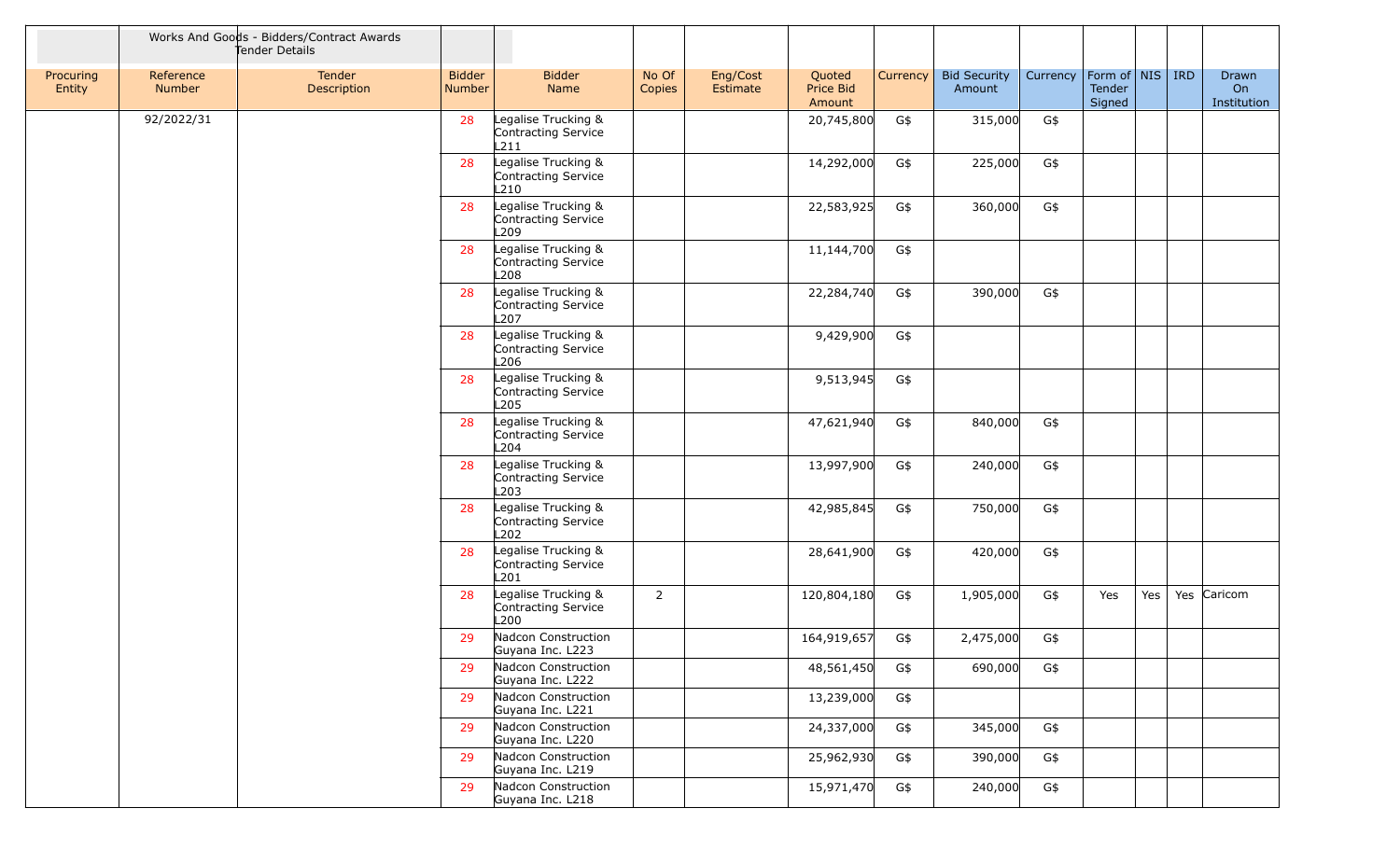|                     |                            | Works And Goods - Bidders/Contract Awards<br>Tender Details |                         |                                         |                 |                      |                               |          |                               |          |                                         |     |                                   |
|---------------------|----------------------------|-------------------------------------------------------------|-------------------------|-----------------------------------------|-----------------|----------------------|-------------------------------|----------|-------------------------------|----------|-----------------------------------------|-----|-----------------------------------|
| Procuring<br>Entity | Reference<br><b>Number</b> | Tender<br>Description                                       | <b>Bidder</b><br>Number | <b>Bidder</b><br>Name                   | No Of<br>Copies | Eng/Cost<br>Estimate | Quoted<br>Price Bid<br>Amount | Currency | <b>Bid Security</b><br>Amount | Currency | Form of   NIS   IRD<br>Tender<br>Signed |     | <b>Drawn</b><br>On<br>Institution |
|                     | 92/2022/31                 |                                                             | 29                      | Nadcon Construction<br>Guyana Inc. L217 |                 |                      | 19,582,750                    | G\$      | 285,000                       | G\$      |                                         |     |                                   |
|                     |                            |                                                             | 29                      | Nadcon Construction<br>Guyana Inc. L216 |                 |                      | 46,920,783                    | G\$      | 660,000                       | G\$      |                                         |     |                                   |
|                     |                            |                                                             | 29                      | Nadcon Construction<br>Guyana Inc. L215 |                 |                      | 17,149,660                    | G\$      | 255,000                       | G\$      |                                         |     |                                   |
|                     |                            |                                                             | 29                      | Nadcon Construction<br>Guyana Inc. L214 |                 |                      | 10,774,140                    | G\$      |                               |          |                                         |     |                                   |
|                     |                            |                                                             | 29                      | Nadcon Construction<br>Guyana Inc. L213 |                 |                      | 26,991,993                    | G\$      | 405,000                       | G\$      |                                         |     |                                   |
|                     |                            |                                                             | 29                      | Nadcon Construction<br>Guyana Inc. L212 |                 |                      | 24,986,890                    | G\$      | 375,000                       | G\$      |                                         |     |                                   |
|                     |                            |                                                             | 29                      | Nadcon Construction<br>Guyana Inc. L211 |                 |                      | 22,534,590                    | G\$      | 315,000                       | G\$      |                                         |     |                                   |
|                     |                            |                                                             | 29                      | Nadcon Construction<br>Guyana Inc. L210 |                 |                      | 15,157,750                    | G\$      | 225,000                       | G\$      |                                         |     |                                   |
|                     |                            |                                                             | 29                      | Nadcon Construction<br>Guyana Inc. L209 |                 |                      | 23,985,266                    | G\$      | 360,000                       | G\$      |                                         |     |                                   |
|                     |                            |                                                             | 29                      | Nadcon Construction<br>Guyana Inc. L208 |                 |                      | 11,995,750                    | G\$      |                               |          |                                         |     |                                   |
|                     |                            |                                                             | 29                      | Nadcon Construction<br>Guyana Inc. L207 |                 |                      | 25,995,480                    | G\$      | 390,000                       | G\$      |                                         |     |                                   |
|                     |                            |                                                             | 29                      | Nadcon Construction<br>Guyana Inc. L206 |                 |                      | 10,774,140                    | G\$      |                               |          |                                         |     |                                   |
|                     |                            |                                                             | 29                      | Nadcon Construction<br>Guyana Inc. L205 |                 |                      | 10,984,471                    | G\$      |                               |          |                                         |     |                                   |
|                     |                            |                                                             | 29                      | Nadcon Construction<br>Guyana Inc. L204 |                 |                      | 55,965,745                    | G\$      | 840,000                       | G\$      |                                         |     |                                   |
|                     |                            |                                                             | 29                      | Nadcon Construction<br>Guyana Inc. L203 |                 |                      | 15,968,120                    | G\$      | 240,000                       | G\$      |                                         |     |                                   |
|                     |                            |                                                             | 29                      | Nadcon Construction<br>Guyana Inc. L202 |                 |                      | 49,965,888                    | G\$      | 750,000                       | G\$      |                                         |     |                                   |
|                     |                            |                                                             | 29                      | Nadcon Construction<br>Guyana Inc. L201 |                 |                      | 27,992,706                    | G\$      | 420,000                       | G\$      |                                         |     |                                   |
|                     |                            |                                                             | 29                      | Nadcon Construction<br>Guyana Inc. L200 | $\overline{2}$  |                      | 126,966,630                   | G\$      | 1,905,000                     | G\$      | Yes                                     | Yes | Yes Caricom                       |
|                     |                            |                                                             | 30                      | Ace Const Ser. &<br>Investment Inc L223 |                 |                      | 188,734,602                   | G\$      | 2,475,000                     | G\$      |                                         |     |                                   |
|                     |                            |                                                             | 30                      | Ace Const Ser. &<br>Investment Inc L222 |                 |                      | 53,623,815                    | G\$      | 690,000                       | G\$      |                                         |     |                                   |
|                     |                            |                                                             | 30                      | Ace Const Ser. &<br>Investment Inc L216 |                 |                      | 50,854,335                    | G\$      | 660,000                       | G\$      |                                         |     |                                   |
|                     |                            |                                                             | 30                      | Ace Const Ser. &<br>Investment Inc L204 |                 |                      | 64,555,218                    | G\$      | 840,000                       | G\$      |                                         |     |                                   |
|                     |                            |                                                             | 30                      | Ace Const Ser. &<br>Investment Inc L202 | $\mathbf{0}$    |                      | 58,227,183                    | G\$      | 750,000                       | G\$      |                                         |     |                                   |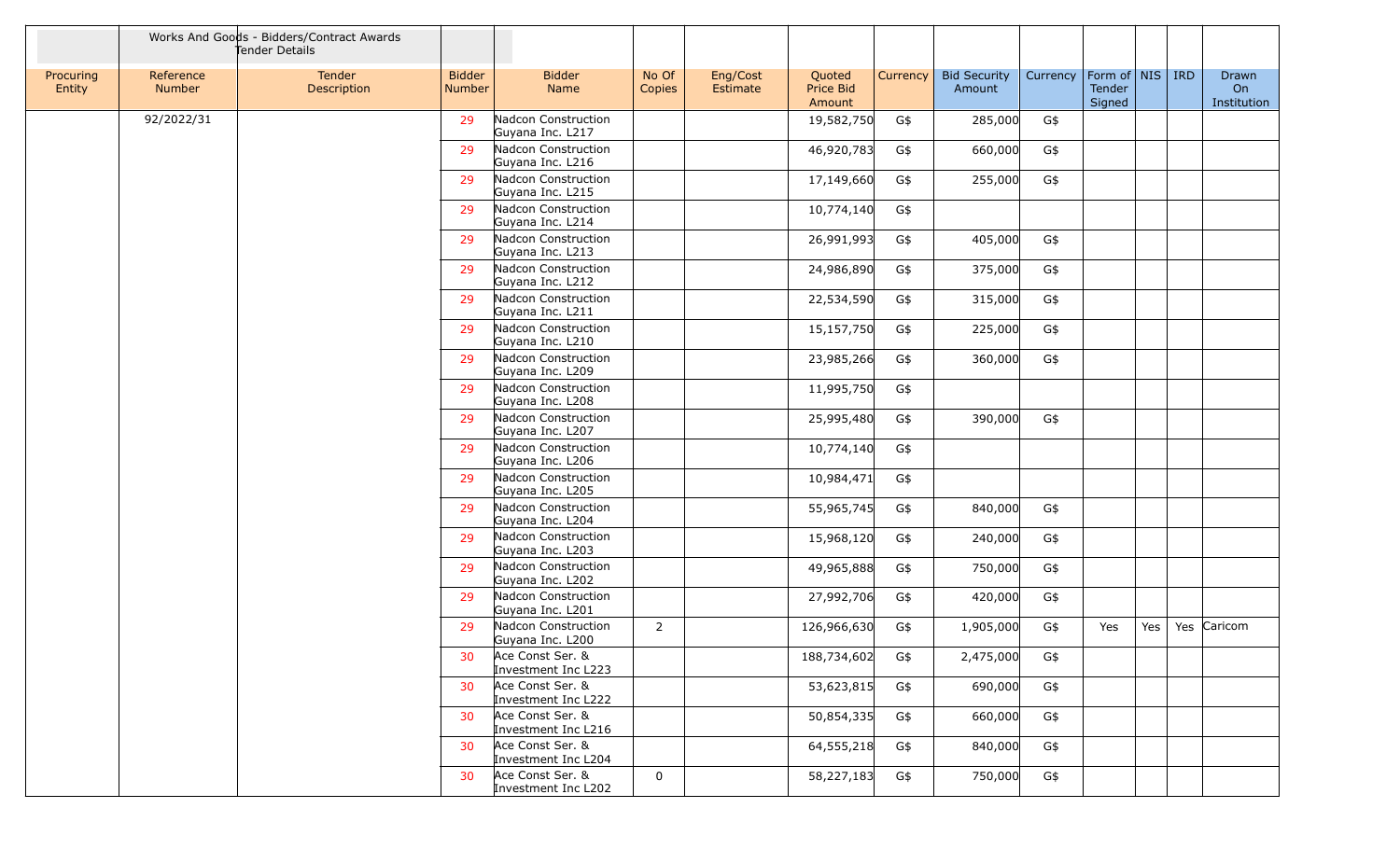|                     |                            | Works And Goods - Bidders/Contract Awards<br>Tender Details |                                |                                         |                 |                      |                               |          |                               |          |                                                     |     |                            |
|---------------------|----------------------------|-------------------------------------------------------------|--------------------------------|-----------------------------------------|-----------------|----------------------|-------------------------------|----------|-------------------------------|----------|-----------------------------------------------------|-----|----------------------------|
| Procuring<br>Entity | Reference<br><b>Number</b> | Tender<br>Description                                       | <b>Bidder</b><br><b>Number</b> | <b>Bidder</b><br>Name                   | No Of<br>Copies | Eng/Cost<br>Estimate | Quoted<br>Price Bid<br>Amount | Currency | <b>Bid Security</b><br>Amount | Currency | Form of $\vert$ NIS $\vert$ IRD<br>Tender<br>Signed |     | Drawn<br>On<br>Institution |
|                     | 92/2022/31                 |                                                             | 30                             | Ace Const Ser. &<br>Investment Inc L200 | $\overline{2}$  | 126,588,525          | 169,151,325                   | G\$      | 1,905,000                     | G\$      | Yes                                                 | Yes | Yes Premier Ins            |
|                     |                            |                                                             | 31                             | Ace Const Ser. &<br>Investment Inc L223 |                 |                      | 186,363,030                   | G\$      | 2,475,000                     | G\$      |                                                     |     |                            |
|                     |                            |                                                             | 31                             | Ace Const Ser. &<br>Investment Inc L219 |                 |                      | 40,385,363                    | G\$      | 390,000                       | G\$      |                                                     |     |                            |
|                     |                            |                                                             | 31                             | Ace Const Ser. &<br>Investment Inc L218 |                 |                      | 22,295,000                    | G\$      | 240,000                       | G\$      |                                                     |     |                            |
|                     |                            |                                                             | 31                             | Ace Const Ser. &<br>Investment Inc L216 |                 |                      | 56,435,138                    | G\$      | 660,000                       | G\$      |                                                     |     |                            |
|                     |                            |                                                             | 31                             | Ace Const Ser. &<br>Investment Inc L215 |                 |                      | 20,246,250                    | G\$      | 255,000                       | G\$      |                                                     |     |                            |
|                     |                            |                                                             | 31                             | Ace Const Ser. &<br>Investment Inc L204 |                 |                      | 70,212,345                    | G\$      | 840,000                       | G\$      |                                                     |     |                            |
|                     |                            |                                                             | 31                             | Ace Const Ser. &<br>Investment Inc L201 |                 |                      | 63,200,760                    | G\$      | 42,000                        | G\$      |                                                     |     |                            |
|                     |                            |                                                             | 31                             | Caribbean Concrete<br>Guyana Inc. L200  | $\overline{2}$  |                      | 152,095,008                   | G\$      | 1,905,000                     | G\$      | Yes                                                 | Yes | Yes Nafico                 |
|                     |                            |                                                             | 32                             | JK Enterprise Inc. L223                 |                 | 165,698,201          | 158,704,455                   | G\$      | 2,475,000                     | G\$      |                                                     |     |                            |
|                     |                            |                                                             | 32                             | JK Enterprise Inc. L222                 |                 | 45,701,040           | 43,377,810                    | G\$      | 690,000                       | G\$      |                                                     |     |                            |
|                     |                            |                                                             | 32                             | JK Enterprise Inc. L221                 |                 | 12,963,850           | 11,874,500                    | G\$      |                               |          |                                                     |     |                            |
|                     |                            |                                                             | 32                             | JK Enterprise Inc. L220                 |                 | 23,112,200           | 21,365,300                    | G\$      | 345,000                       | G\$      |                                                     |     |                            |
|                     |                            |                                                             | 32                             | JK Enterprise Inc. L219                 |                 | 25,585,823           | 23,297,768                    | G\$      | 390,000                       | G\$      |                                                     |     |                            |
|                     |                            |                                                             | 32                             | JK Enterprise Inc. L218                 |                 | 15,518,300           | 14,319,200                    | G\$      | 240,000                       | G\$      |                                                     |     |                            |
|                     |                            |                                                             | 32                             | JK Enterprise Inc. L217                 |                 | 19,401,595           | 17,567,400                    | G\$      | 285,000                       | G\$      |                                                     |     |                            |
|                     |                            |                                                             | 32                             | JK Enterprise Inc. L216                 |                 | 43,761,008           | 41,122,568                    | G\$      | 660,000                       | G\$      |                                                     |     |                            |
|                     |                            |                                                             | 32                             | JK Enterprise Inc. L215                 |                 | 16,949,900           | 15,065,750                    | G\$      | 255,000                       | G\$      |                                                     |     |                            |
|                     |                            |                                                             | 32                             | JK Enterprise Inc. L214                 |                 | 9,875,600            | 9,333,300                     | G\$      |                               |          |                                                     |     |                            |
|                     |                            |                                                             | 32                             | JK Enterprise Inc. L213                 |                 | 26,784,855           | 23,843,455                    | G\$      | 405,000                       | G\$      |                                                     |     |                            |
|                     |                            |                                                             | 32                             | JK Enterprise Inc. L212                 |                 | 25,186,086           | 21,583,650                    | G\$      | 375,000                       | G\$      |                                                     |     |                            |
|                     |                            |                                                             | 32                             | JK Enterprise Inc. L211                 |                 | 21,184,450           | 19,837,050                    | G\$      | 315,000                       | G\$      |                                                     |     |                            |
|                     |                            |                                                             | 32                             | JK Enterprise Inc. L210                 |                 | 14,612,150           | 14,081,900                    | G\$      | 225,000                       | G\$      |                                                     |     |                            |
|                     |                            |                                                             | 32                             | JK Enterprise Inc. L209                 |                 | 23,566,823           | 22,524,443                    | G\$      | 360,000                       | G\$      |                                                     |     |                            |
|                     |                            |                                                             | 32                             | JK Enterprise Inc. L208                 |                 | 12,038,350           | 10,735,150                    | G\$      |                               |          |                                                     |     |                            |
|                     |                            |                                                             | 32                             | JK Enterprise Inc. L207                 |                 | 25,583,823           | 22,448,843                    | G\$      | 390,000                       | G\$      |                                                     |     |                            |
|                     |                            |                                                             | 32                             | JK Enterprise Inc. L206                 |                 | 9,875,600            | 8,863,500                     | G\$      |                               |          |                                                     |     |                            |
|                     |                            |                                                             | 32                             | JK Enterprise Inc. L205                 |                 | 10,773,945           | 10,032,435                    | G\$      |                               |          |                                                     |     |                            |
|                     |                            |                                                             | 32                             | JK Enterprise Inc. L204                 |                 | 55,761,250           | 52,599,225                    | G\$      | 840,000                       | G\$      |                                                     |     |                            |
|                     |                            |                                                             | 32                             | JK Enterprise Inc. L203                 |                 | 15,676,200           | 13,962,550                    | G\$      | 240,000                       | G\$      |                                                     |     |                            |
|                     |                            |                                                             | 32                             | JK Enterprise Inc. L202                 |                 | 50,155,038           | 45,956,505                    | G\$      | 750,000                       | G\$      |                                                     |     |                            |
|                     |                            |                                                             | 32                             | JK Enterprise Inc. L201                 |                 | 27,649,230           | 25,708,200                    | G\$      | 420,000                       | G\$      |                                                     |     |                            |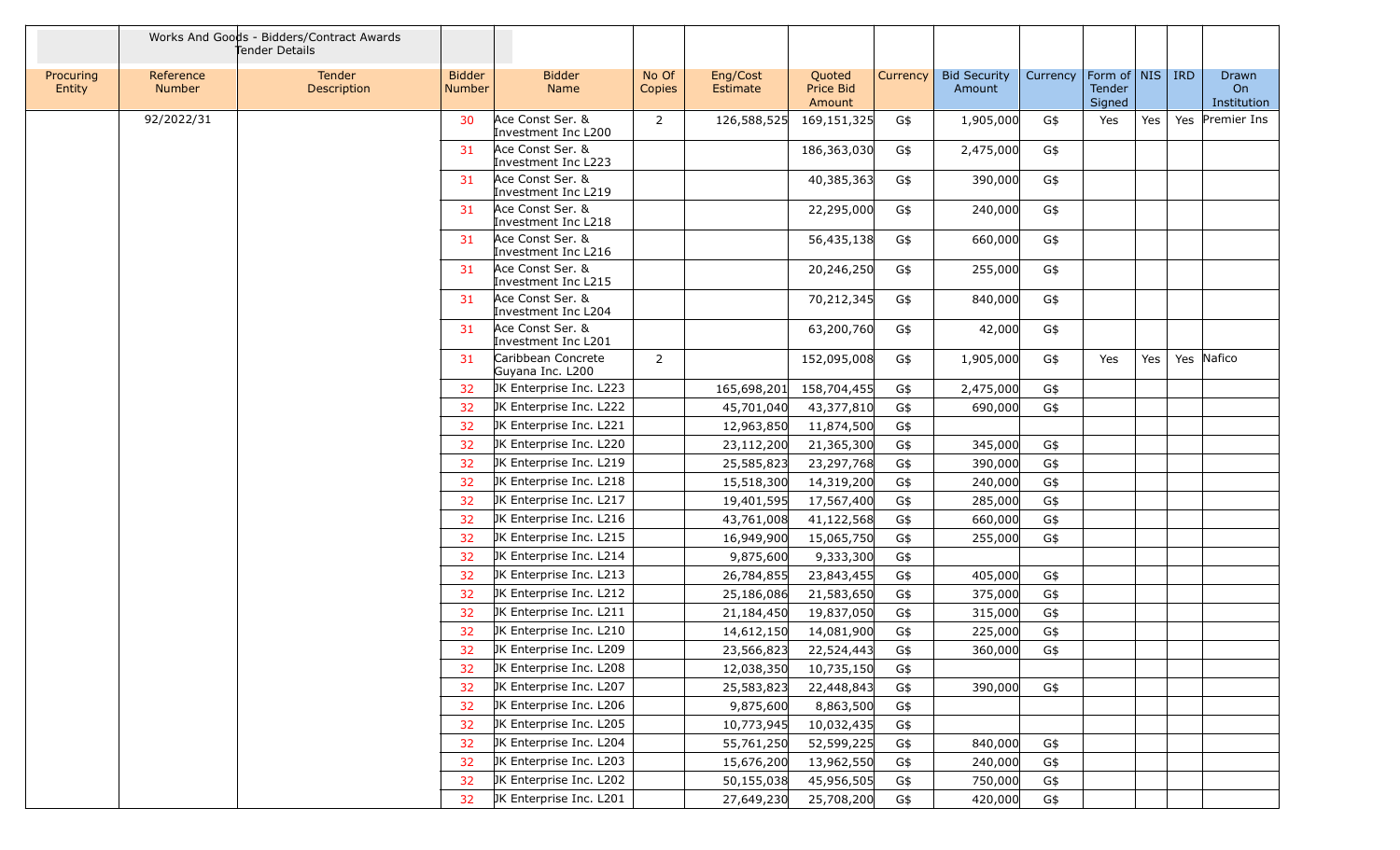|                     |                            | Works And Goods - Bidders/Contract Awards<br>Tender Details |                         |                                                   |                 |                      |                               |          |                               |          |                                     |     |     |                                               |
|---------------------|----------------------------|-------------------------------------------------------------|-------------------------|---------------------------------------------------|-----------------|----------------------|-------------------------------|----------|-------------------------------|----------|-------------------------------------|-----|-----|-----------------------------------------------|
| Procuring<br>Entity | Reference<br><b>Number</b> | Tender<br>Description                                       | <b>Bidder</b><br>Number | <b>Bidder</b><br>Name                             | No Of<br>Copies | Eng/Cost<br>Estimate | Quoted<br>Price Bid<br>Amount | Currency | <b>Bid Security</b><br>Amount | Currency | Form of   NIS  <br>Tender<br>Signed |     | IRD | <b>Drawn</b><br>O <sub>n</sub><br>Institution |
|                     | 92/2022/31                 |                                                             | 32                      | JK Enterprise Inc. L200                           | $\overline{2}$  |                      | 125,701,958                   | G\$      | 1,905,000                     | G\$      | Yes                                 | Yes |     | Yes Nafico                                    |
|                     |                            |                                                             | 33                      | CB General Contracting<br>Services Inc L200       |                 |                      | 124,127,677                   | G\$      |                               |          |                                     |     |     |                                               |
|                     |                            |                                                             | 33                      | CB General Contracting<br>Services Inc L214       |                 |                      | 11,406,375                    | G\$      |                               |          |                                     |     |     |                                               |
|                     |                            |                                                             | 33                      | CB General Contracting<br>Services Inc L209       |                 |                      | 20,156,010                    | G\$      | 360,000                       | G\$      |                                     |     |     |                                               |
|                     |                            |                                                             | 33                      | CB General Contracting<br>Services Inc L208       |                 |                      | 11,895,200                    | G\$      |                               |          |                                     |     |     |                                               |
|                     |                            |                                                             | 33                      | CB General Contracting<br>Services Inc L201       | $\overline{2}$  |                      | 27,349,560                    | G\$      | 1,905,000                     | G\$      | Yes                                 | Yes | Yes |                                               |
|                     |                            |                                                             | 34                      | Guycanada<br>Infrastructure Services<br>Inc. L223 |                 |                      | 215,278,980                   | G\$      | 2,475,000                     | G\$      |                                     |     |     |                                               |
|                     |                            |                                                             | 34                      | Guycanada<br>Infrastructure Services<br>Inc. L222 |                 |                      | 61,237,076                    | G\$      | 690,000                       | G\$      |                                     |     |     |                                               |
|                     |                            |                                                             | 34                      | Guycanada<br>Infrastructure Services<br>Inc. L216 |                 |                      | 58,534,035                    | G\$      | 660,000                       | G\$      |                                     |     |     |                                               |
|                     |                            |                                                             | 34                      | Guycanada<br>Infrastructure Services<br>Inc. L202 |                 |                      | 66,983,674                    | G\$      | 750,000                       | G\$      |                                     |     |     |                                               |
|                     |                            |                                                             | 34                      | Guycanada<br>Infrastructure Services<br>Inc. L200 | 2               |                      | 205,895,130                   | G\$      | 1,905,000                     | G\$      | Yes                                 | Yes |     | Yes Caricom                                   |
|                     |                            |                                                             | 35                      | Mention Services Inc<br>L <sub>220</sub>          |                 |                      | 22,969,900                    | G\$      | 345,000                       | G\$      |                                     |     |     |                                               |
|                     |                            |                                                             | 35                      | Mention Services Inc<br>L <sub>219</sub>          |                 |                      | 25,656,803                    | G\$      | 390,000                       | G\$      |                                     |     |     |                                               |
|                     |                            |                                                             | 35                      | Mention Services Inc<br>L218                      |                 |                      | 15,467,250                    | G\$      | 240,000                       | G\$      |                                     |     |     |                                               |
|                     |                            |                                                             | 35                      | Mention Services Inc<br>L216                      |                 |                      | 43,173,848                    | G\$      | 660,000                       | G\$      |                                     |     |     |                                               |
|                     |                            |                                                             | 35                      | Mention Services Inc<br>L215                      |                 |                      | 16,676,000                    | G\$      | 255,000                       | G\$      |                                     |     |     |                                               |
|                     |                            |                                                             | 35                      | Mention Services Inc<br>L207                      | $\overline{2}$  |                      | 25,614,803                    | G\$      | 390,000                       | G\$      | Yes                                 | Yes |     | Yes Nafico                                    |
|                     |                            |                                                             | 36                      | Morris Jeffery Enterprise<br>L219                 |                 |                      | 21,939,498                    | G\$      | 390,000                       | G\$      |                                     |     |     |                                               |
|                     |                            |                                                             | 36                      | Morris Jeffery Enterprise<br>L213                 |                 |                      | 22,924,146                    | G\$      | 405,000                       | G\$      |                                     |     |     |                                               |
|                     |                            |                                                             | 36                      | Morris Jeffery Enterprise<br>L212                 |                 |                      | 22,125,240                    | G\$      | 375,000                       | G\$      |                                     |     |     |                                               |
|                     |                            |                                                             | 36                      | Morris Jeffery Enterprise<br>L <sub>209</sub>     |                 |                      | 22,849,680                    | G\$      | 360,000                       | G\$      |                                     |     |     |                                               |
|                     |                            |                                                             | 36                      | Morris Jeffery Enterprise<br>L <sub>207</sub>     |                 |                      | 219,345,668                   | G\$      | 390,000                       | G\$      |                                     |     |     |                                               |